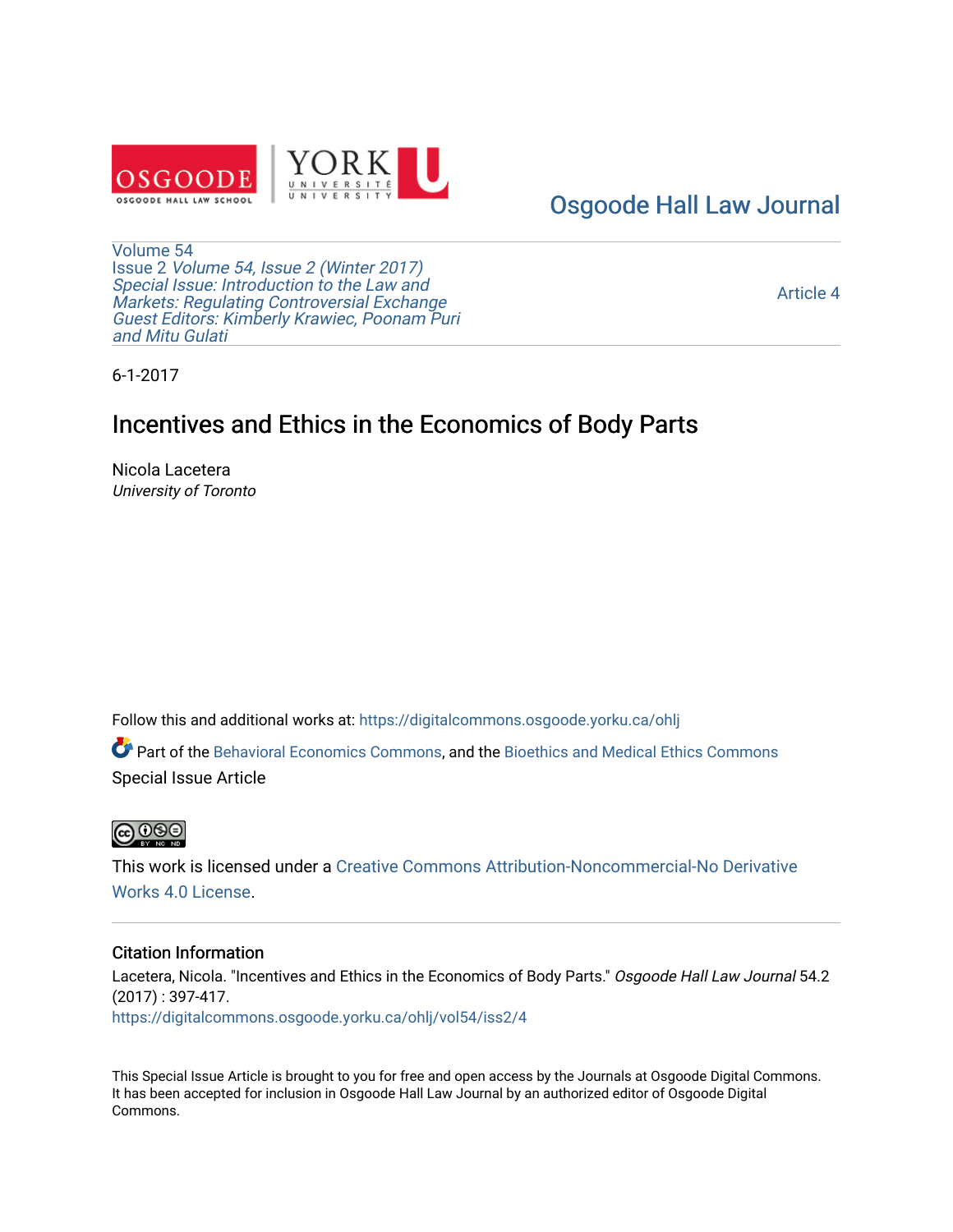### Incentives and Ethics in the Economics of Body Parts

### **Abstract**

Research shows that properly devised economic incentives increase the supply of blood without hampering its safety; similar effects may be expected also for other body parts such as bone marrow and organs. These positive effects alone, however, do not necessarily justify the introduction of payments for supplying body parts, because these activities concern contested commodities or repugnant transactions. Societies may want to prevent these transactions even if they increase supply, because of ethical concerns. When transactions involve contested commodities, therefore, there often is tension between the efficiency-enhancing effects of trades mediated by a monetary price and the moral opposition to the provision of these payments. In this article, I discuss the current debate on the role of moral repugnance in controversial markets, with a focus on markets for organs, tissues, blood, and plasma. I then report recent research into the trade-offs that individuals face when forming their opinions about how a society should organize certain transactions.

### Keywords

Donation of organs, tissues, etc.--Moral and ethical aspects; Donation of organs, tissues, etc.--Economic aspects

### Creative Commons License



This work is licensed under a [Creative Commons Attribution-Noncommercial-No Derivative Works 4.0](https://creativecommons.org/licenses/by-nc-nd/4.0/) [License](https://creativecommons.org/licenses/by-nc-nd/4.0/).

#### Cover Page Footnote

I thank Mitu Gulati, Kim Krawiec and Poonam Puri for inviting me to the Symposium "Law and Markets: Regulating Controversial Exchange" at the Osgoode Law School of York University, and for providing insightful comments to a previous draft of this article. I also benefited from the feedback of the participant to the Symposium, and from conversations with Al Roth about the topics that I discuss here. The article builds on my joint work and almost daily interactions with Julio Elias and Mario Macis; I want to express my gratitude to them, and to claim only partial ownership over (but full responsibility for) what I wrote. In addition to the work with Julio and Mario, I refer to other research done with Mario, and to work in collaboration with Victor Iajya, Robert Slonim, and Sarah Stith. The content and structure of this article partially follows a cycle of lectures that I gave at the Center for Economic Studies of the Ludwig Maximilian University of Munich in July 2017; I am thankful for the hospitality of the University and the Center during my visiting period, and to the colleagues and students there for their comments. I dedicate this article to the memory of my friend Julia Fletcher, whose life could have been longer if a bone marrow match were found for her.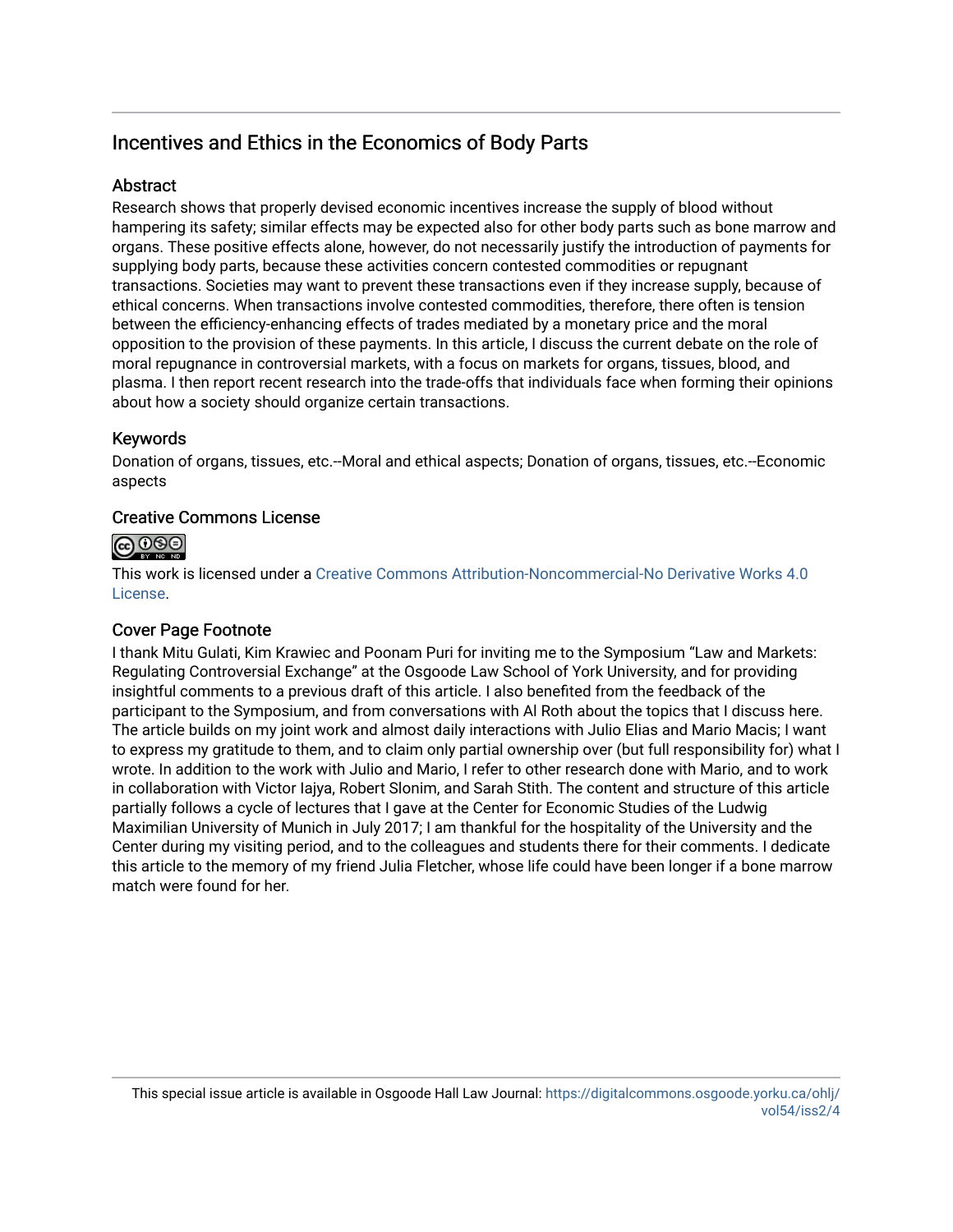#### Special Issue

# Incentives and Ethics in the Economics of Body Parts\*

#### NICOLA LACETERA†

Research shows that properly devised economic incentives increase the supply of blood without hampering its safety; similar effects may be expected also for other body parts such as bone marrow and organs. These positive effects alone, however, do not necessarily justify the introduction of payments for supplying body parts, because these activities concern contested commodities or repugnant transactions. Societies may want to prevent these transactions even if they increase supply, because of ethical concerns. When transactions involve contested commodities, therefore, there often is tension between the efficiency-

An earlier version of this article was presented at the Law & Markets: Regulating Controversial Exchange Symposium on 15 September 2015 at Osgoode Hall Law School, Toronto.

University of Toronto, Institute of Management and Innovation, Centre for Ethics at the University of Toronto, National Bureau of Economic Research, and CESifo; 3359 Mississauga Road, Mississauga, ON, L5L 1C6. E-mail: nicola.lacetera@utoronto.ca. I thank Mitu Gulati, Kim Krawiec and Poonam Puri for inviting me to the Symposium "Law and Markets: Regulating Controversial Exchange" at the Osgoode Law School of York University, and for providing insightful comments to a previous draft of this article. I also benefited from the feedback of the participant to the Symposium, and from conversations with Al Roth about the topics that I discuss here. The article builds on my joint work and almost daily interactions with Julio Elias and Mario Macis; I want to express my gratitude to them, and to claim only partial ownership over (but full responsibility for) what I wrote. In addition to the work with Julio and Mario, I refer to other research done with Mario, and to work in collaboration with Victor Iajya, Robert Slonim, and Sarah Stith. The content and structure of this article partially follows a cycle of lectures that I gave at the Center for Economic Studies of the Ludwig Maximilian University of Munich in July 2017; I am thankful for the hospitality of the University and the Center during my visiting period, and to the colleagues and students there for their comments. I dedicate this article to the memory of my friend Julia Fletcher, whose life could have been longer if a bone marrow match were found for her.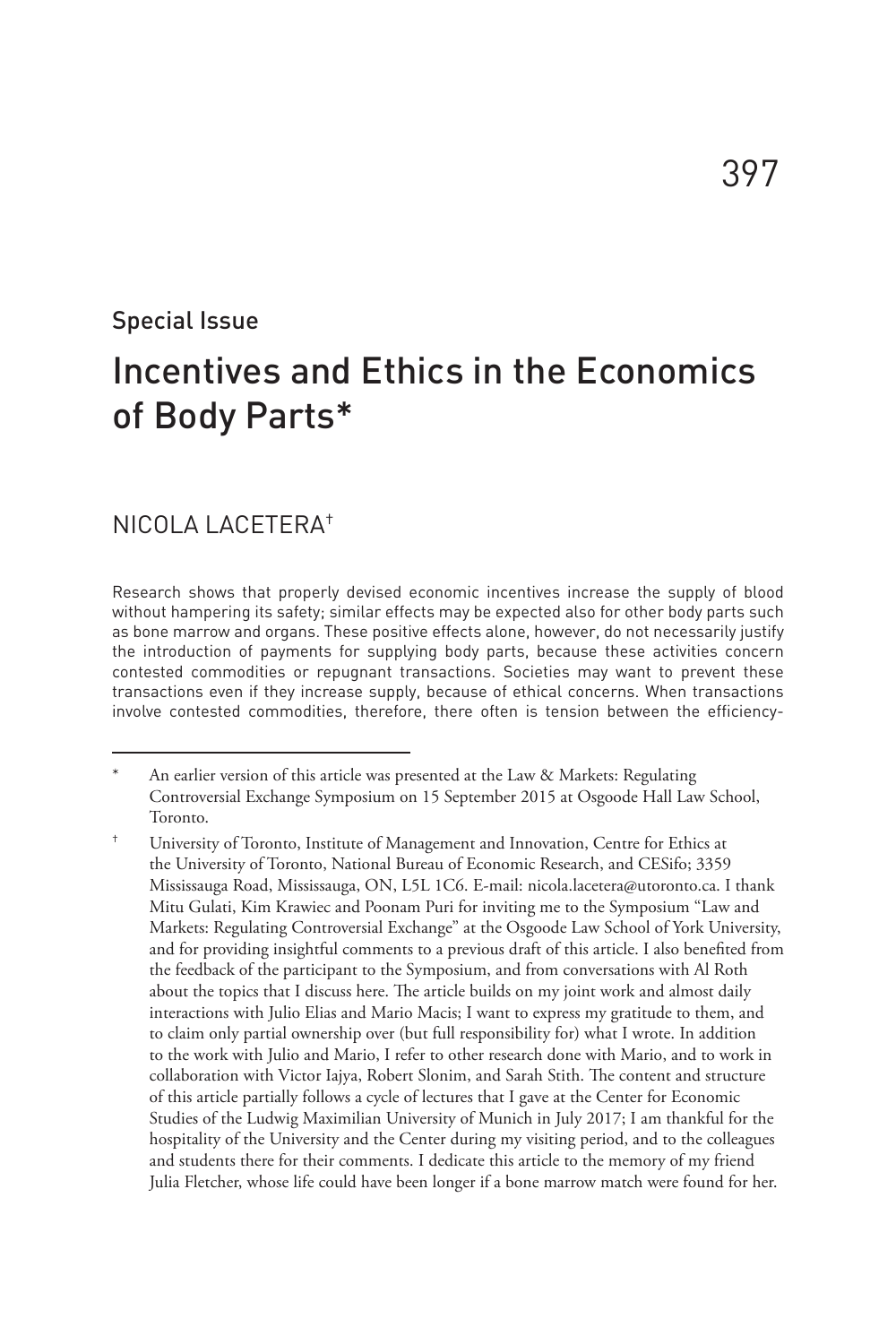#### 398 (2017) 54 OSGOODE HALL LAW JOURNAL

enhancing effects of trades mediated by a monetary price and the moral opposition to the provision of these payments. In this article, I discuss the current debate on the role of moral repugnance in controversial markets, with a focus on markets for organs, tissues, blood, and plasma. I then report recent research into the trade-offs that individuals face when forming their opinions about how a society should organize certain transactions.

Des études montrent que les incitations économiques, à condition d'être bien pensées, accroissent l'offre de sang sans pour autant compromettre sa sûreté; un constat similaire peut être dressé concernant d'autres parties du corps humain comme la moelle osseuse et les organes. Néanmoins, ces effets positifs, à eux seuls, ne justifient pas forcément la mise en place de paiements en échange de parties du corps, dans la mesure où de telles transactions concernent des marchandises contestées ou impliquent des pratiques répugnantes. Une société peut souhaiter, pour des raisons éthiques, empêcher ces transactions tout en accroissant l'offre. Lorsque les transactions se rapportent à des marchandises contestées, les gains d'efficacité des échanges subordonnés à un prix monétaire entrent souvent en conflit avec l'opposition morale à ces paiements. Dans cet article, j'examine le débat actuel sur le rôle de l'aversion morale au sein des marchés controversés, en mettant l'accent sur les marchés des organes, des tissus, du sang et du plasma. Je présente ensuite des recherches récentes sur les arbitrages auxquels font face les individus lorsqu'ils réfléchissent à la manière dont une société devrait organiser certaines transactions.

I HAVE SPENT THE LAST DECADE studying the economics of body parts and, in particular, individuals' motivations for donating blood, tissues, and organs. There are two main reasons for my interest in this topic. First, although the donation of blood and organs involves organizations, governments, and millions of people, there is a systematic supply shortage. The American Association of Blood Banks estimates that about 6.8 million volunteers donated blood in the United States in 2013, with about 13.6 million units of whole blood and red blood cells collected.1 Canadian Blood Services collects over 900,000 whole blood donations every year.<sup>2</sup> And yet, inventories often fall below the safety levels necessary to guarantee the adequate treatment of many conditions.<sup>3</sup> This is

<sup>1.</sup> American Association of Blood Banks, "Blood FAQ," online: <www.aabb.org/tm/Pages/ bloodfaq.aspx#a1>.

<sup>2.</sup> Canadian Blood Services, "What Happens to YOUR Donation" (2013), online: <www. blood.ca/sites/default/files/blood/donating-blood/WHTYD\_brochure\_EN.pdf>.

<sup>3.</sup> Kieron Lang, "Canada's blood supply hits 6-year-low, prompting donor appeal," *CTV News* (30 September 2014), online: <www.ctvnews.ca/health/ canada-s-blood-supply-hits-6-year-low-prompting-donor-appeal-1.2031337>.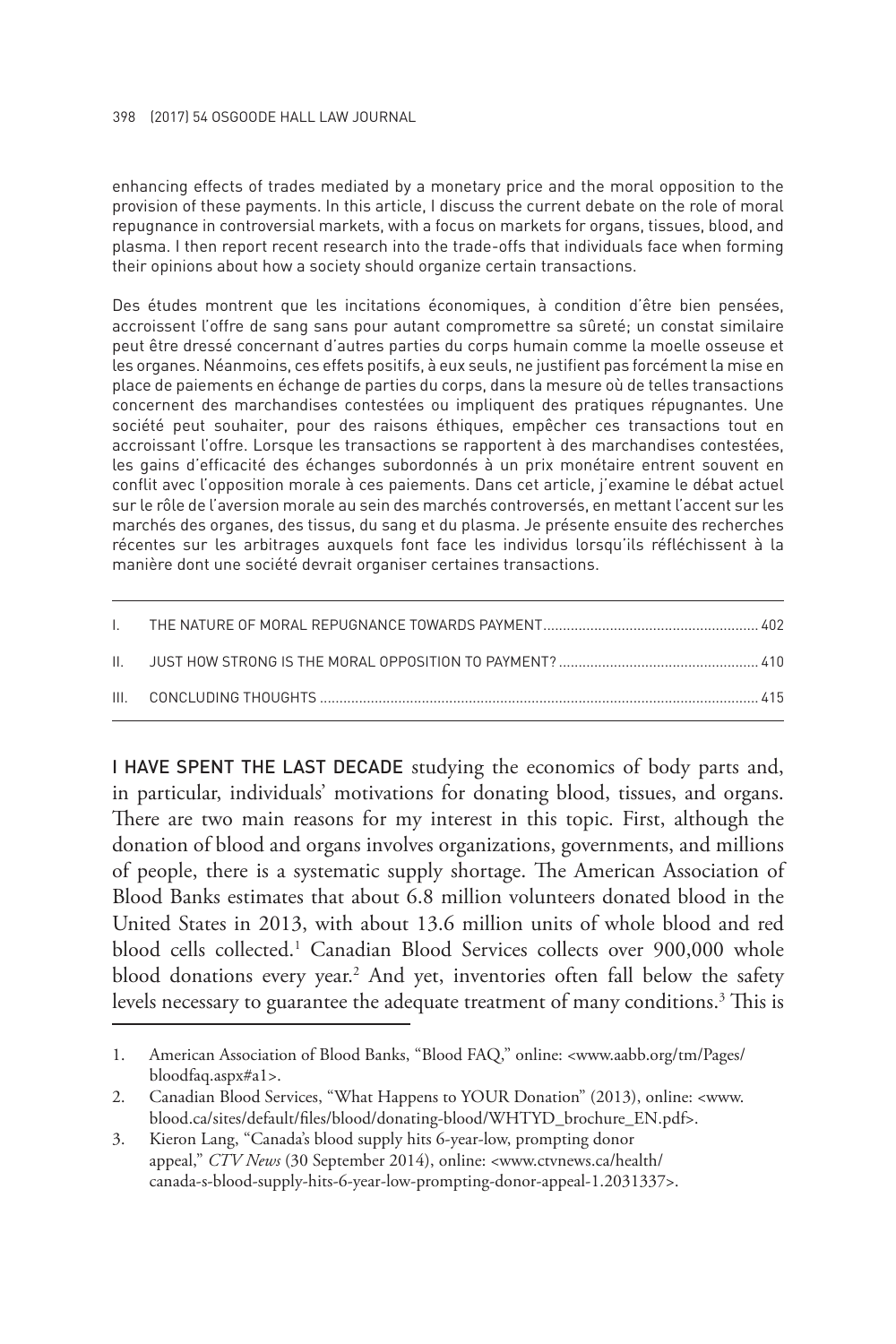exacerbated by the fact that supply is seasonal whereas demand is stable, and by the fact that blood cannot be stored for more than a few weeks.<sup>4</sup> In lower-income countries, shortages are even more severe and so are their health consequences.<sup>5</sup> In Canada, more than 4,500 people were waiting for an organ transplant in 2014, but only 2,356 organs were transplanted and 278 people died waiting for a transplant.<sup>6</sup> In the United States, around 17,000 kidney transplants occur every year, against an annual need of 35,000—a shortage that, over time, produced a waiting list of over 100,000 patients.<sup>7</sup> The average wait time for a transplant is also increasing (it is now over 4 years) and soon it will be longer than the life expectancy of people with kidney failure.<sup>8</sup> Estimates indicate that the social benefits of a kidney transplant are \$1.1 million per kidney recipient if we add the value of the increased, quality-adjusted life expectancy.<sup>9</sup>

The second reason for my interest lies in the peculiarity and complexity of the motivations that lead people to donate blood, consent to donate their organs when they die, and even donate certain organs (such as a kidney or part of the liver) while alive. Of course, altruism is a powerful driver of the decision to perform these acts. Other-regarding preferences can both reflect concern for the well-being of others (relatives or strangers) and at the same time directly increase the well-being of the donors (a sort of 'warm glow' effect).<sup>10</sup>

Although altruism is a powerful motivator, the frequent shortages of blood and the large imbalance in the supply and demand of organs suggest that it

<sup>4.</sup> *Ibid*. For the typical shelf life of blood, see Nicholas Bakalar, "The Shelf Life of Donor Blood," *The New York Times* (11 March 2013), online: <well.blogs.nytimes.com/2013/03/11/ the-shelf-life-of-donor-blood>.

<sup>5.</sup> World Health Organization, "The Global Need for Safe Blood" (14 June 2006), online: <www.who.int/worldblooddonorday/campaignkit/WBDD\_GlobalNeed\_English.pdf>.

<sup>6.</sup> Government of Canada, "Blood, organ and tissue donation" (26 January 2017), online: <www.healthycanadians.gc.ca/diseases-conditions-maladies-affections/ donation-contribution-eng.php#a21>.

<sup>7.</sup> P J Held et al, "A Cost-Benefit Analysis of Government Compensation of Kidney Donors" (2016) 16:3 Am J Transplant 877 at 880. See also US Department of Health & Human Services, "Organ Procurement and Transplantation Network" (2017), online: <optn. transplant.hrsa.gov>.

<sup>8.</sup> AJ Matas et al, "OPTN/SRTR 2012 Annual Data Report: Kidney" (2014) 14:51 Am J of Transplantation 11.

<sup>9.</sup> See Held, *supra* note 7 at 880.

<sup>10.</sup> James Andreoni, "Impure Altruism and Donations to Public Goods: A Theory of Warm-Glow Giving" (1990) 100 Econ J 464. In the case of directed donations, *i.e.*, to loved ones, other motivations also arguably move individuals. For example, donating a kidney to a spouse will increase the donor's welfare due to both the happiness of having a healthier loved one and the fact that the spouse then is more likely to contribute to the household income.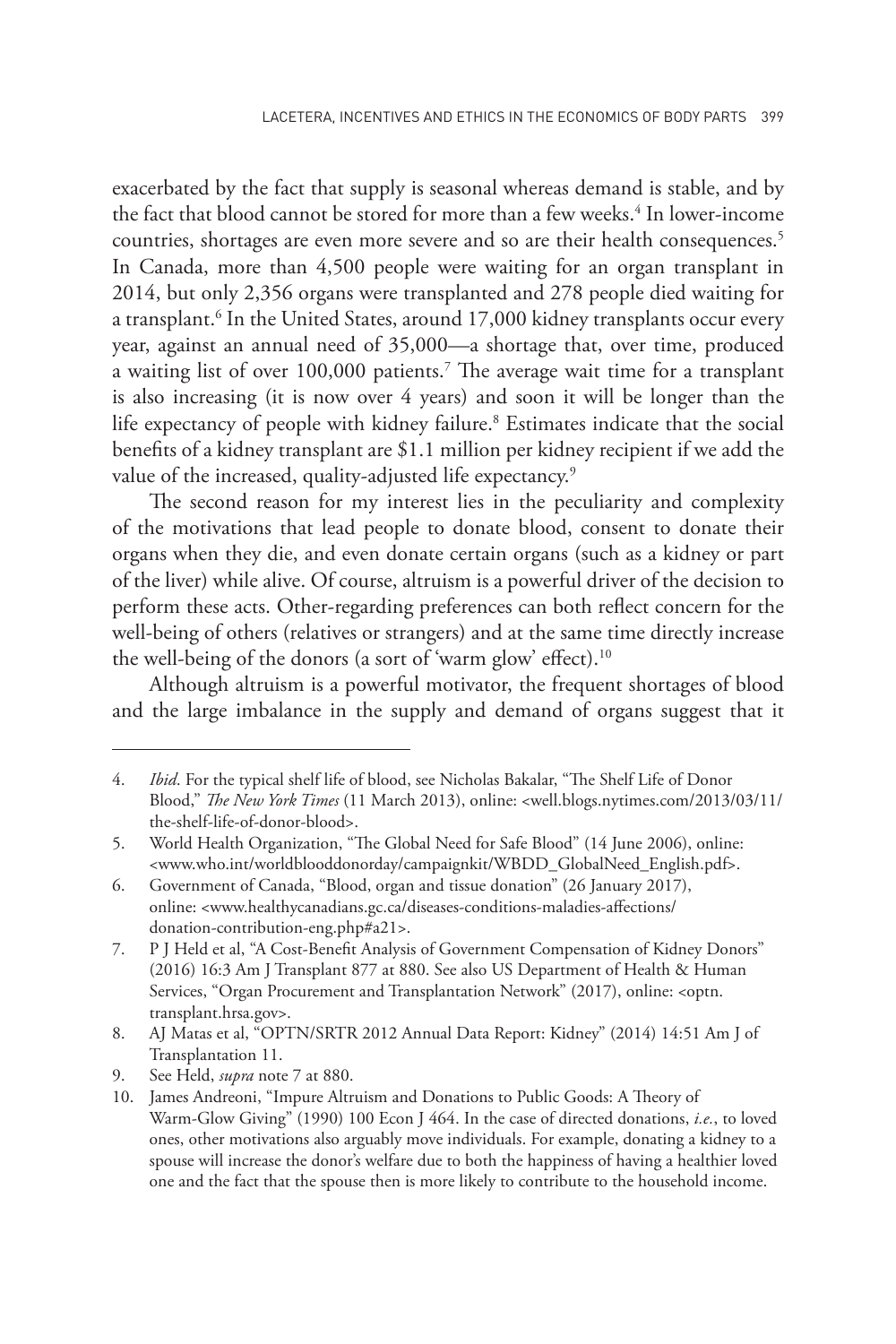alone may not be enough to satisfy societal needs. A natural question is therefore whether other types of incentives, such as those provided by economic or material rewards, might lead to an increase in supply. For a long time, however, the prevailing opinion was that the addition of these extrinsic incentives would not be effective and could actually be counter-productive.<sup>11</sup> How is this possible?

In a book that became very influential in academic and policy circles, Richard Titmuss provided the basic theoretical framework for extrinsic incentives motivating people to donate blood.12 Discussing different systems of blood procurement for transfusion, Titmuss claimed that a system based on payments would attract donors with less desirable characteristics, particularly poorer individuals in greater need of those rewards who would be more likely to carry transmissible diseases such as hepatitis.13 This "adverse selection" effect would likely reduce the amount of blood actually available for transfusion and the overall quality of the blood supplied.14 Titmuss also argued that offering material rewards would crowd out people who are motivated to donate for altruistic reasons, rather than enhancing these intrinsic incentives.<sup>15</sup> Several studies on blood donations provided evidence that has been interpreted as supporting Titmuss's claims. Surveys and laboratory experiments documented a negative impact of compensation on the willingness of individuals to donate. Studies also found that people who were more responsive to economic incentives were more likely than others to report behaviors or disease histories that would make them ineligible to be donors.<sup>16</sup>

It was in reaction to these studies, based largely on relatively small samples and relying on stated behavior rather than actual responses to incentives, that my coauthors and I set out to collect evidence from various contexts about actual responses of blood donors. Our evidence, based both on observational data and on randomized field trials in multiple environments and in collaboration with several blood banks and donor organizations, showed that carefully designed

<sup>11.</sup> See *e.g.* Richard M Titmuss, *The Gift Relationship: From Human Blood to Social Policy* (New York: George Allen and Unwin, 1971) [Titmuss, *The Gift*].

<sup>12.</sup> *Ibid*.

<sup>13.</sup> *Ibid* at 117, 119.

<sup>14.</sup> *Ibid* at 117.

<sup>15.</sup> *Ibid* at 223.

<sup>16.</sup> See Nicola Lacetera, Mario Macis & Robert Slonim, "Economic Rewards to Motivate Blood Donations" (2013) 340:6135 Sci 927 [Lacetera, Macis & Slonim, "Economic Rewards"]. See also Nicola Lacetera & Mario Macis, "Paid vs. Volunteer Donations: An Analysis of the Behavioral and Ethical Issues around Donor Incentives" in Ronald E Domen, ed, Ethical Issues in Transfusion Medicine and Cellular Therapies (Bethesda, MD: AABB Press, 2015) [Lacetera & Macis, "Paid vs. Volunteer"].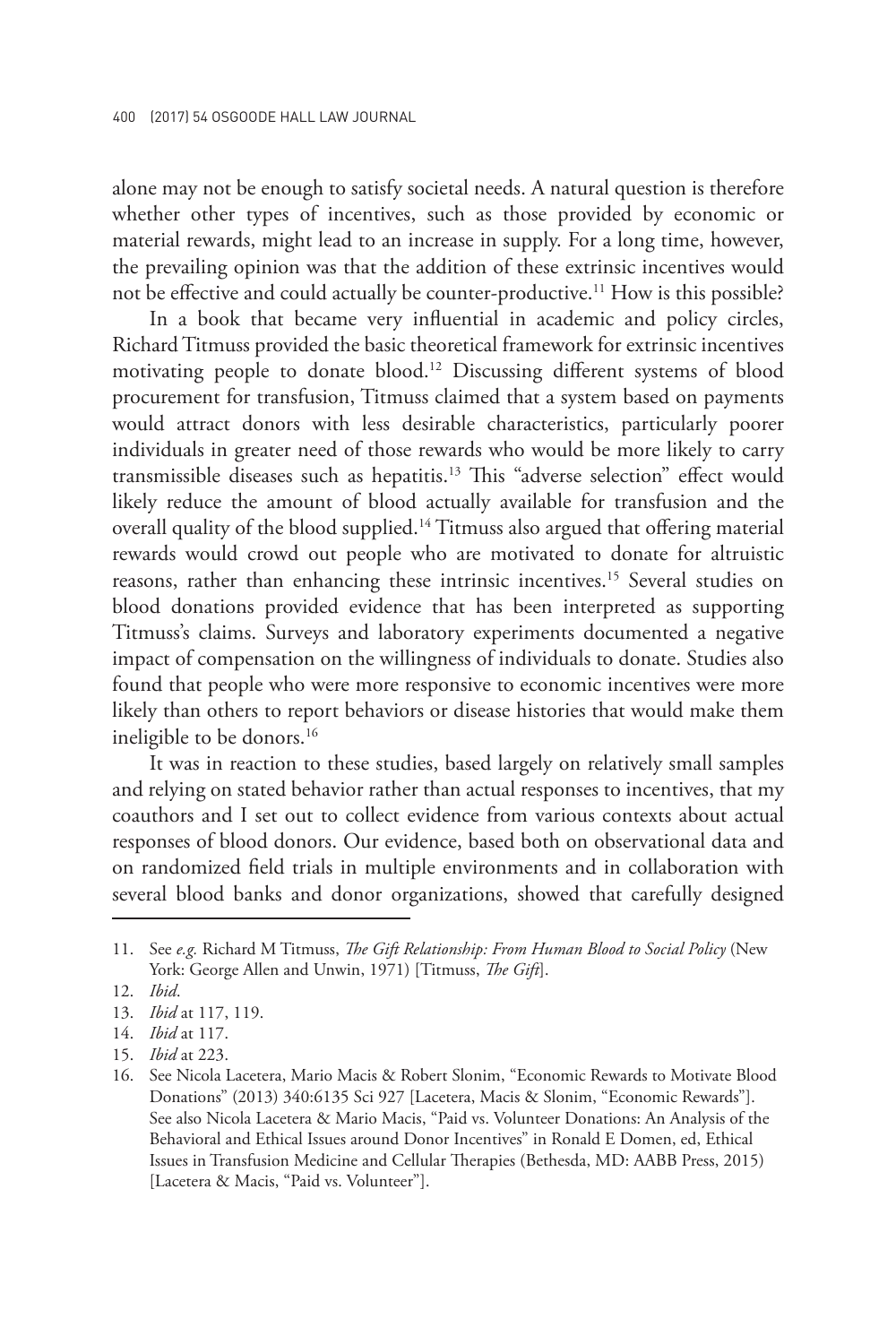rewards (from t-shirts to gift cards to time off work) increase blood supply without negative consequences on the quality of donors and the safety of blood, while still remaning generally cost-effective.<sup>17</sup> In an additional study, we showed that certain incentives—such as tax benefits and leave from work—to organ and bone marrow donors in specific US states had a positive effect on the donation of bone marrow, though not on organ donation.<sup>18</sup>

Taken together, the evidence suggests that economic incentives would provide a powerful and relatively simple tool to enhance blood donations and potentially also the donation of other body parts. Gary Becker and Julio Elías, for example, estimate that paying organ donors \$15,000 to \$30,000 would eliminate the waiting list for transplants within a few years.<sup>19</sup>

But is research into the behavioral effects of economic incentives for blood or organ donations all that we need to provide insights for policy and law? Is this positive and cost-effective response to incentives enough to recommend the use of economic rewards and even outright payments to blood and organ donors?

The most recent steps in my intellectual journey increasingly convinced me that the answer to these questions is negative. Conversations and correspondence following the publication of our work suggested that providing rewards for the provision of body parts might conflict with deep moral beliefs, even in the presence of a positive behavioral effect. After all, while societies rely on markets and price-mediated mechanisms for the provision of many goods and services, they also regulate and ban many trades because they consider them morally unacceptable, especially if they involve payment—and sometimes regardless of the potential benefits that the parties involved might derive from those trades.

<sup>17.</sup> Lacetera, Macis & Slonim, "Economic Rewards," *supra* note 16. See also Lacetera & Macis, "Paid vs. Volunteer," *supra* note 16.

<sup>18.</sup> Nicola Lacetera, Mario Macis & Sarah S Stith, "Removing Financial Barriers to Organ and Bone Marrow Donation: The Effect of Leave and Tax Legislation in the US" (2014) 33 J Health Econ 43. See also Paula Chatterjee et al, "The Effect of State Policies on Organ Donation and Transplantation in the United States" (2015) 175:8 JAMA Intern Med 1323 at 1324. For a case study showing positive effects on live undirected kidney donations, see Firat Bilgel & Brian Galle, "Financial incentives for kidney donation: A comparative case study using synthetic controls" (2015) 43 J Health Econ 103. Recent evidence also shows that economic incentives enhance other forms of prosocial activities, such as pro-environment behavior, as well as the attractiveness and quality of jobs with strong intrinsic and other-regarding motives, such as civil service, teaching, and health-related activities. For a survey of these results, see Nicola Lacetera, "Incentives for prosocial activities" (2016), online: IZA World of Labor <wol.iza.org/articles/incentives-for-prosocial-activities/long>.

<sup>19.</sup> Gary S Becker & Julio Jorge Elías, "Introducing Incentives in the Market for Live and Cadaveric Organ Donations" (2007) 21:3 J Econ Perspect 3 at 3, 14-15.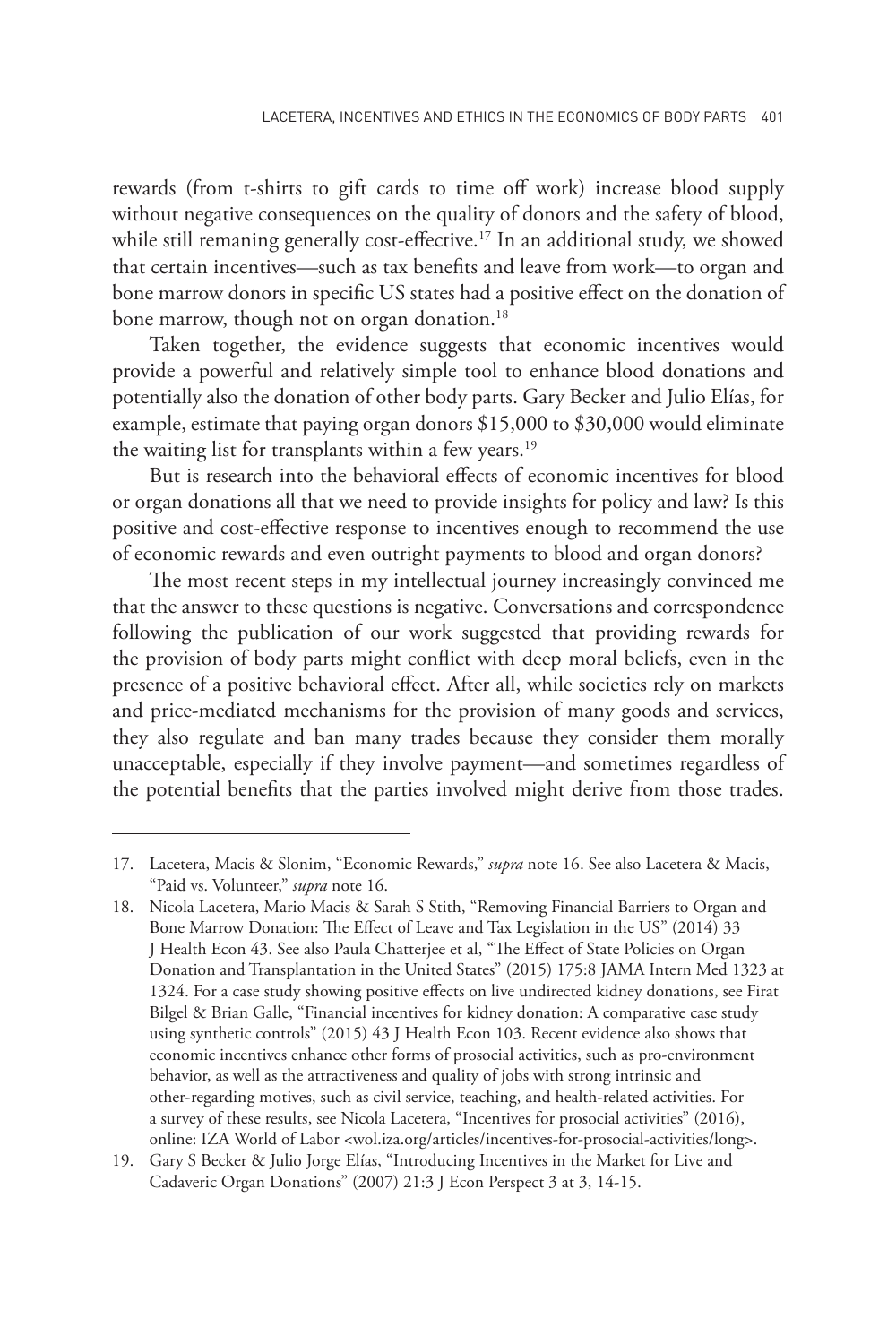The opposition to these transactions rests in part on a desire to protect vulnerable people from exploitation or coercion.<sup>20</sup> However, the aversion goes beyond this desire to include concerns that explicit rewards for certain activities might corrupt the moral values that hold a society together.

In this article, I focus on the type and nature of moral opposition to payments for body parts. I will, in particular, offer insights from economics into the study of these ethical concerns and the question of how they can be balanced against the efficiency effects of providing incentives.

#### I. THE NATURE OF MORAL REPUGNANCE TOWARDS **PAYMENT**

Although the study of ethics goes back thousands of years, here I focus on a recent framework for understanding moral views about certain economic exchanges that Nobel Laureate economist Al Roth calls "repugnant transactions."<sup>21</sup> For Roth, transactions are repugnant if some individuals' aversion to them constrains other individuals from engaging in them, even if the other individuals would benefit from the trade.<sup>22</sup> Just as societies regulate or prohibit certain activities and trades because they produce economic inefficiencies (*e.g.*, negative externalities or informational asymmetries about the quality or safety of a good or service), they also limit or ban some transactions even in the absence of these inefficiencies when ethical concerns are present. These limits vary over time and place. For example, indentured servitude was once accepted in many countries but is now universally seen as unacceptable, and life insurance contracts were considered repugnant in the past but are now widely allowed. Activities such as same-sex marriage, surrogacy, prostitution, the supply of cadavers for research, and the consumption of certain types of food (*e.g.*, horse meat) are regulated differently in different countries—and sometimes even within the same country—largely because of moral considerations.

Many transactions that are viewed as morally repugnant involve the human body or parts of it as the "good" of the transaction (in the form of a sale or service provision), from a paid voluntary army to prostitution, from surrogacy to payments for human organs. Providing payments or other economic incentives to donors of blood and body parts is considered morally unacceptable by many blood-collecting organizations and health agencies. For instance, the World

22. *Ibid* at 40.

<sup>20.</sup> John Lawrence Hill, "Exploitation" (1994) 79 Cornell L Rev 631 at 645.

<sup>21.</sup> Alvin E Roth, "Repugnance as a Constraint on Markets" (2007) 21:3 J Econ Perspect 37.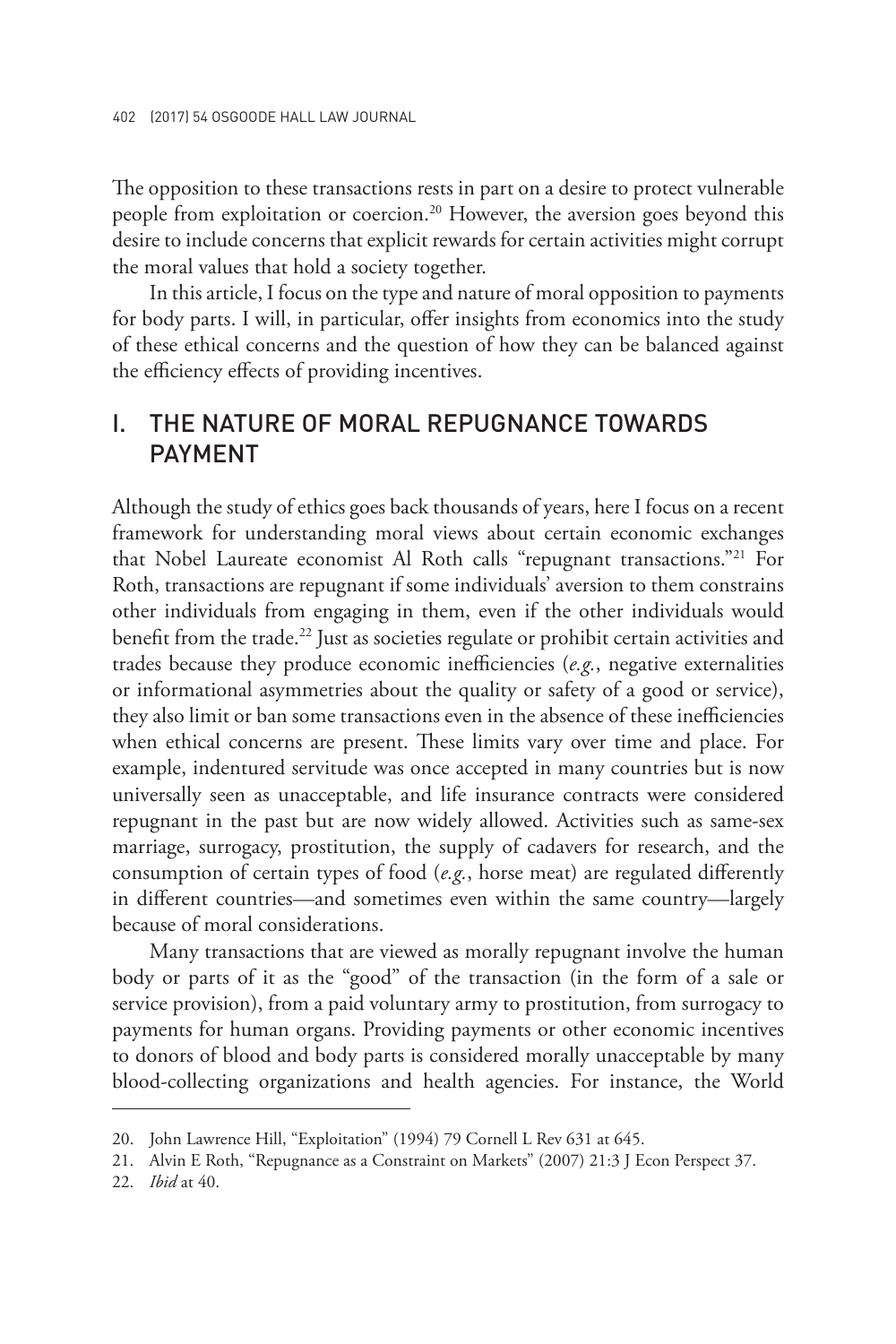Health Organization (WHO) only countenances "voluntary, non remunerated" donation of blood.<sup>23</sup> WHO advances similar if not stronger arguments with reference to the transplantation of human cells, tissues, and organs: Its guiding principles, again, exclude payments to donors.24

The opposition to any form of compensation for certain activities is typically motivated by more than one type of moral concern.

A first set of issues regards the risk of exploitation or coercion of individuals, a violation of the basic moral principle that individuals should provide free and informed consent to undertake a transaction, and especially so when a medical procedure is part of the trade.<sup>25</sup> The concern with providing compensation is that disadvantaged individuals may oversupply their blood or body parts in a way that can be harmful to their own health and that they may regret in the future. Second, payments may contravene a principle of fairness in the allocation

<sup>23.</sup> World Health Organization, "The Melbourne Declaration on 100% Voluntary Non-Remunerated Donation of Blood and Blood Components" (2009), online: <www.who. int/worldblooddonorday/MelbourneDeclarationWBDD09.pdf>.

<sup>24.</sup> World Health Organization, "World Health Assembly Resolution 57.18, Human organ and tissue transplantation" (May 2004), online: <www.who.int/gb/ebwha/pdf\_files/WHA57/ A57\_R18-en.pdf>.

<sup>25.</sup> For moral principles around the trafficking of human organs, see Council of Europe, *Council of Europe Convention against Trafficking in Human Organs*, 25 March 2015, CETS 216. See also US Department of Health & Human Services, *Organ Transplantation: Issues and Recommendations: Report of the Task Force on Organ Transplantation* (US Department of Health and Human Services, Public Health Service, Health Resources and Services Administration, Office of Organ Transplantation, 1986) [US Dept of Health]. For a survey of the ethical and legal issues around human tissue use, see Nuffield Council on Bioethics, *Human Tissue: Ethical and Legal Issues* (London: Nuffield Council on Bioethics, 1995) at 130, para 13.24. For a broad overview of the commodification of body parts, see Margaret Jane Radin, *Contested Commodities* (Cambridge, MA: Harvard University Press, 1996). For a market-focused overview, see Debra Satz, *Why Some Things Should Not Be for Sale: The Moral Limits of Markets* (New York: Oxford University Press, 2010). Recent studies in economics investigated the potential undue influence effects of remunerations. See especially Sandro Ambuehl, "An Offer You Can't Refuse? Incentives Change How We Think" (University of Toronto, 2016), online: <https://ssrn.com/abstract=2830171>. See also Sandro Ambuehl, Muriel Niederle & Alvin E Roth, "More Money, More Problems? Can High Pay be Coercive and Repugnant?" (2015) 105:5 Am Econ Rev Papers & Proc 357.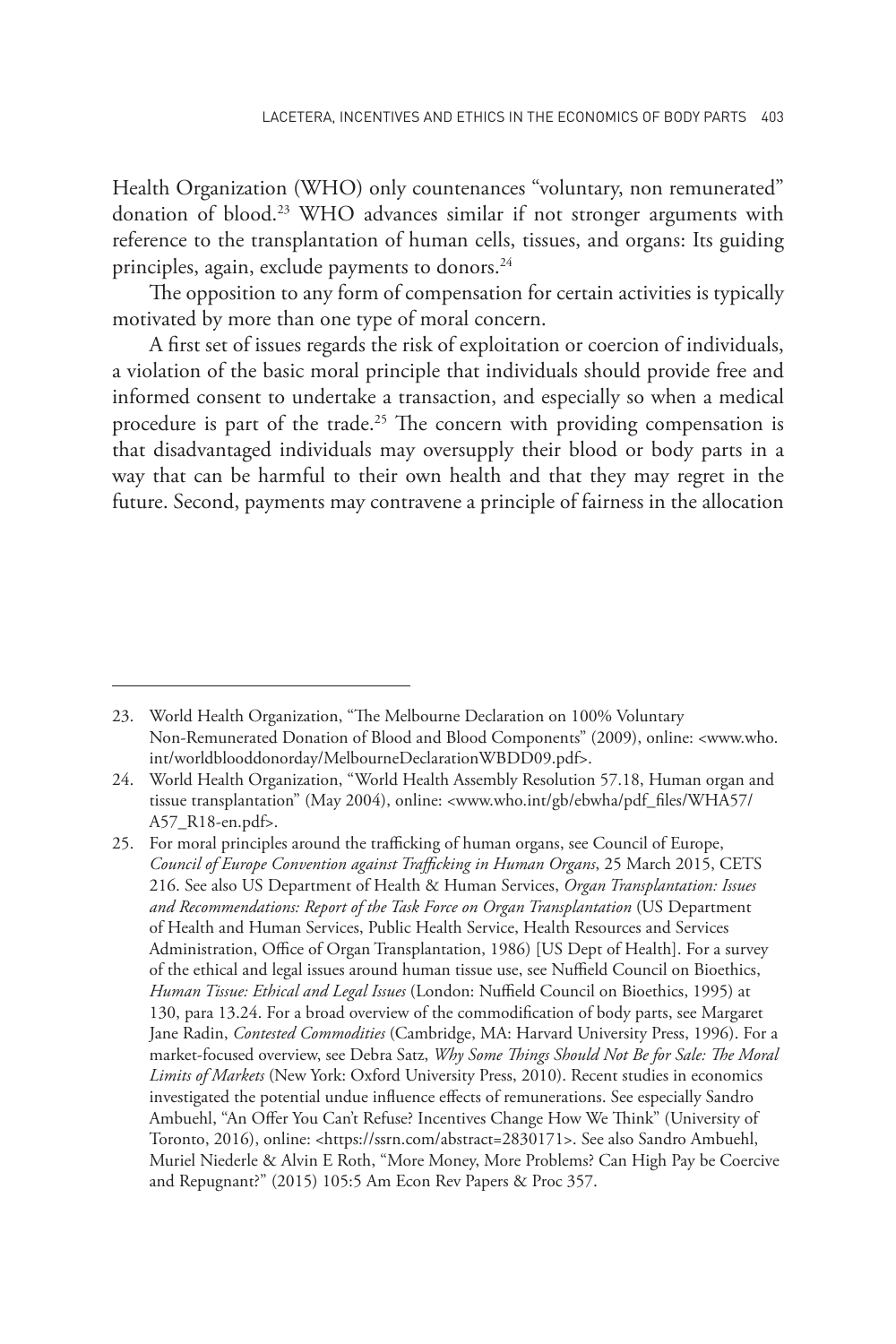of blood and organs because they would create disparity in access if access were based on the recipients' ability to pay.<sup>26</sup>

A third reason for moral opposition is that compensating blood and organ donors (but also, for example, surrogate mothers) would violate human dignity and would corrupt sacred or protected values. Allowing these activities may then create a moral slippery slope where further and even more questionable trades are allowed; societies would therefore be better off not running these risks.<sup>27</sup>

Finally, a sense of unease or disgust towards certain activities could represent a form of instinctive wisdom and, as such, be sufficient motive to prohibit certain activities even if the sources of disgust cannot be fully articulated. For example, Leon Kass, who served as Chairman of the President's Council on Bioethics from 2001 to 2005 in the United States, advanced this argument to support his argument against human cloning.28

Taken together, these concerns encompass a broad set of moral themes, including considerations about individual freedom, the safeguarding of society, and the sacred nature of the human body. My reading of the relevant literature is that, at least for the case of compensation for blood, plasma, and organs, the differences between these classes of moral concerns have not been fully spelled out. Absent a clear understanding of the peculiarities of each moral source of opposition, it is difficult to study whether and how the various concerns can be addressed and, in particular, what policy levers are appropriate.

On the one hand, issues related to coercion, exploitation, and fairness could, at least in part, be addressed by proper legal and institutional design. For example, rewards may have a coercive and exploitative nature because an individual could use compensation to fulfil some pressing needs without thoroughly thinking about the longer-term consequences. This may occur especially if the payment

<sup>26.</sup> See generally US Dept of Health, *supra* note 25. For the principles of fairness in blood allocation, see Titmuss, *The Gift*, *supra* note 11 at 119. Fairness considerations may also be more complex than a mere concern that disadvantaged individuals may be coerced into supplying blood for compensation, or be unable to access blood due to its price. One might argue, for example, that (uncompensated) donors are the only participants to not receive any economic benefits in the supply chain, as other parties—such as collection agencies and medical providers—received payments or reimbursements for services and costs.

<sup>27.</sup> See *e.g.* Francis L Delmonico et al, "Ethical Incentives—Not Payment—for Organ Donation" (2002) 346:25 N Eng J Med 2002 at 2004 [Delmonico, "Ethical Incentives"]. See also Ruth W Grant, "Ethics and Incentives: A Political Approach" (2006) 100:1 Am Pol Sci Rev 29; For an overview of the moral limit of markets, see Michael J Sandel, *What Money Can't Buy: The Moral Limits of Markets* (New York: Farrar, Straus and Giroux, 2012).

<sup>28.</sup> Leon R Kass, "The Wisdom of Repugnance: Why We Should Ban the Cloning of Humans" (1997) 216: 22 New Repub 17 at 20 [Kass].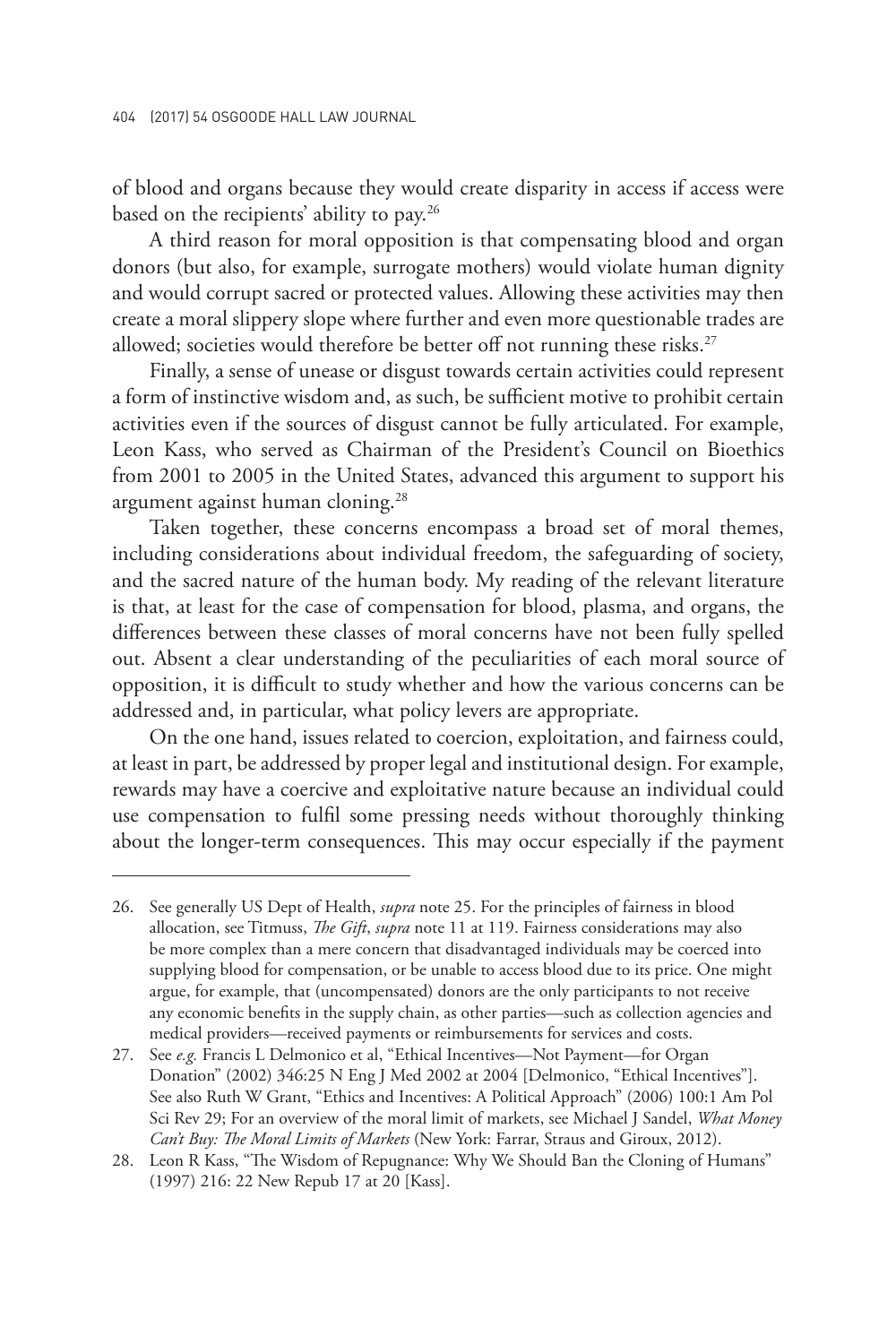is in the form of cash, whereas in-kind items would be less likely to generate excessive pressure on potential donors because they are less easy to monetize. In-kind rewards and delayed compensation—such as contribution to a pension, investment, or college fund—are some of the proposals recently advanced to allay concerns about the excess temptation of direct cash and the ensuing problems of coercion and exploitation.<sup>29</sup> Regarding concerns for fairness, one policy solution would be to regulate payments and have a third party (*e.g.*, the government or an insurance company) pay for the rewards and allocate blood or organs based only on medical need and other transparent criteria that do not give an undue advantage to the rich. Note that even the most vocal advocates of payments for blood or body parts do not propose a pure market system, but rather the type of regulated payments that I just described.<sup>30</sup>

To the extent that institutional arrangements can mitigate coercion, exploitation, and unfairness, one could argue that these sources of moral opposition are also more amenable to trade-off thinking—that morality concerns can be weighed against the potential efficiency gains that payments may cause (*e.g.*, increases in supply). Therefore, societies may be open to accepting efficiency-enhancing procurement and allocation systems in exchange for the reduction of their moral repugnance. Where the nature of the moral opposition to payments resides in issues of coercion, exploitation, and unfairness, arrangements to reduce these risks should therefore allay this aversion.

On the other hand, preoccupations with human dignity, the corruption of social values, or even disgust resemble "sacred values," or principles that individuals and societies are not willing to compromise against any other form of potential gain.31 In his original analysis, Titmuss expressed concerns about payments for blood donors in addition to his predictions about the negative effects of rewards on donor motivation and blood safety. Compensation would be exploitative, especially of individuals in lower socio-economic groups, but it would also more broadly affect the prevailing values in a society, reducing people's "sense of

<sup>29.</sup> See *e.g.* Sally Satel, "A College Tuition Payment for Your Spare Kidney?" *Slate* (13 September 2016), online: <www.slate.com/articles/health\_and\_science/medical\_examiner/2016/09/ the\_current\_kidney\_donation\_system\_is\_failing\_us.html>.

<sup>30.</sup> T Randolph Beard & Jim Leitzel, "Designing a Compensated-Kidney Donation System" (2014) 77 Law & Contemp Probs 253 at 253-54. See also Sally Satel & Benjamin Hippen, "A Way to Reward Organ Donors," *Forbes* (30 October 2008), online: <www.forbes. com/2008/10/29/organ-donors-kidneys-oped-cx\_ss\_bh\_1030satelhippen.html>.

<sup>31.</sup> Philip E Tetlock et al., "The Psychology of the Unthinkable: Taboo Trade-Offs, Forbidden Base Rates, and Heretical Counterfactuals" (2000) 78:5 J Personality & Soc Psychology 853 at 853.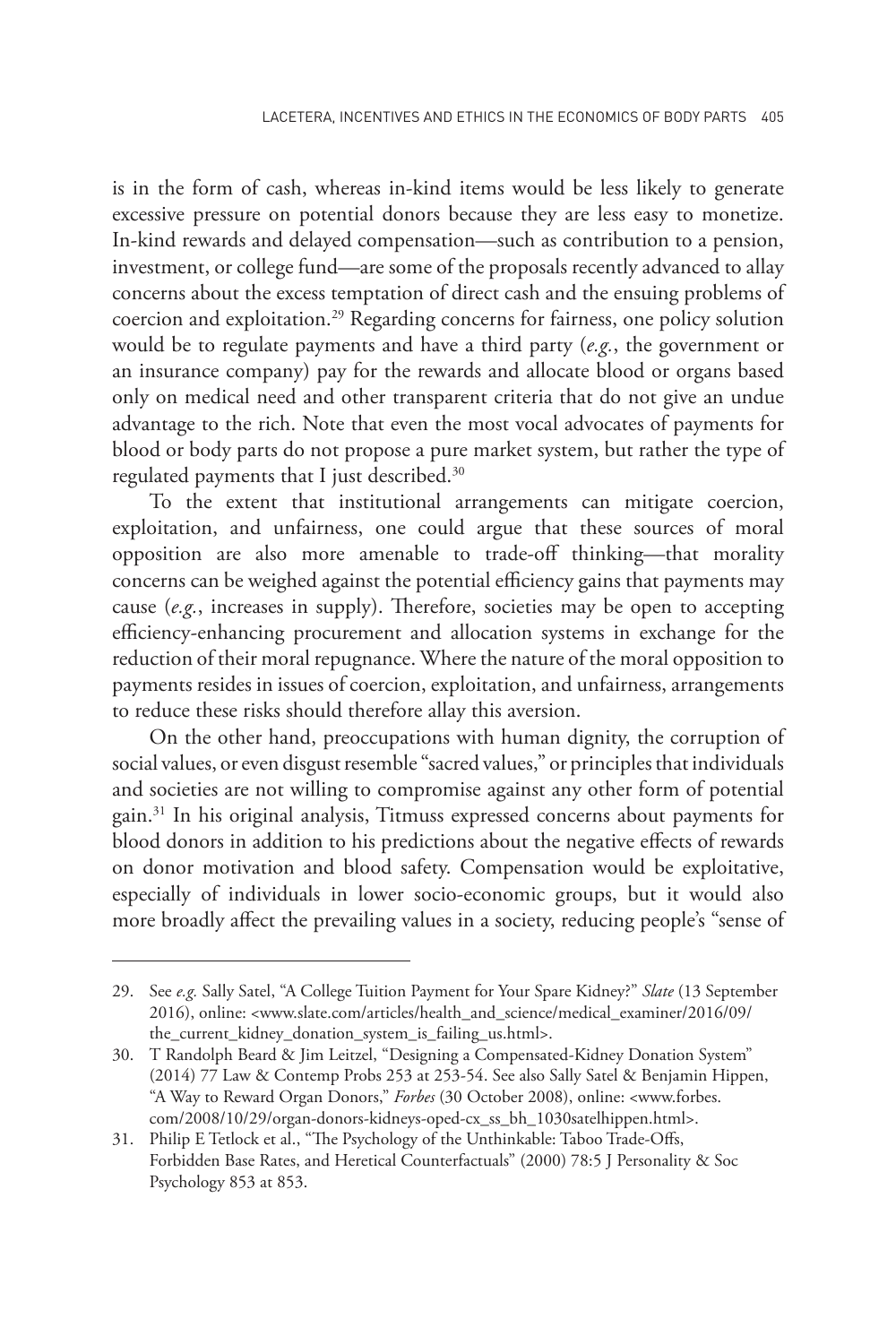community."32 As a consequence, a payment system for one prosocial activity can have negative moral consequences for society overall and as such, there is room to limit the individual freedom to offer and receive economic rewards. The WHO's aversion to paying for blood, tissues, or organs, mentioned above, is based on arguments that go beyond concerns for exploitation to encompass the risk of erosion of overall moral values in society.<sup>33</sup> In expressing their opposition to any form of payment for organ donors, Francis Delmonico and his co-authors are equally clear about the origins of their moral opposition. They state that payments are ethically unacceptable, "*despite the purported benefits of such a sale for both the buyer and the seller*. […] the fundamental truths of our society, of life and liberty, are values that should not have a monetary price."<sup>34</sup> The fundamental truths mentioned in this quote trump any consideration, in the words of the authors, of the benefits that parties may receive from a price-mediated organ transaction. Political philosopher Michael Sandel, in describing the different forms of moral concerns around allowing certain transactions to be price-mediated, clarifies that in most cases, solving issues related to coercion and fairness would only partially address the opposition:

> [L]iberal consent theorists […] think that the commodification and privatization of public life can be addressed simply by adjusting the background conditions within which markets operate. According to [them], there is nothing wrong with commodification that fair terms of social cooperation cannot cure; if only society were arranged so that people's choices to buy and sell things were truly voluntary, rather than tainted by unfair bargaining conditions, the objection to commodification would fall away. *What that argument misses are the dimensions of life that lie beyond consent, in the moral and civic goods that markets do not honor and money cannot buy*. 35

Although the visceral disgust towards certain activities and transactions, considered by Kass as a form of wisdom, $36$  may seem similar to concerns about human dignity and corruption of social values, these latter concerns appeal to principles that are shared in a population and not entirely subjective. By contrast,

<sup>32.</sup> Titmuss, *The Gift*, *supra* note 13 at 245. For an analysis of Titmuss' arguments, see David Archard, "Selling Yourself: Titmuss's Argument Against a Market in Blood" (2002) 6:1 Journal of Ethics at 87.

<sup>33.</sup> World Health Organization, "WHO Guiding Principles on Human Cell, Tissue and Organ Transplantation" (May 2010), online: WHO <www.who.int/transplantation/ TxGP08-en.pdf> 1 at 5.

<sup>34.</sup> Delmonico, "Ethical Incentives," *supra* note 27 at 2004 [emphasis added].

<sup>35.</sup> Michael J Sandel, "What Money Shouldn't Buy" (2003) 5:2 Hedgehog Review 77 [emphasis added].

<sup>36.</sup> Kass, *supra* note 28 at 20.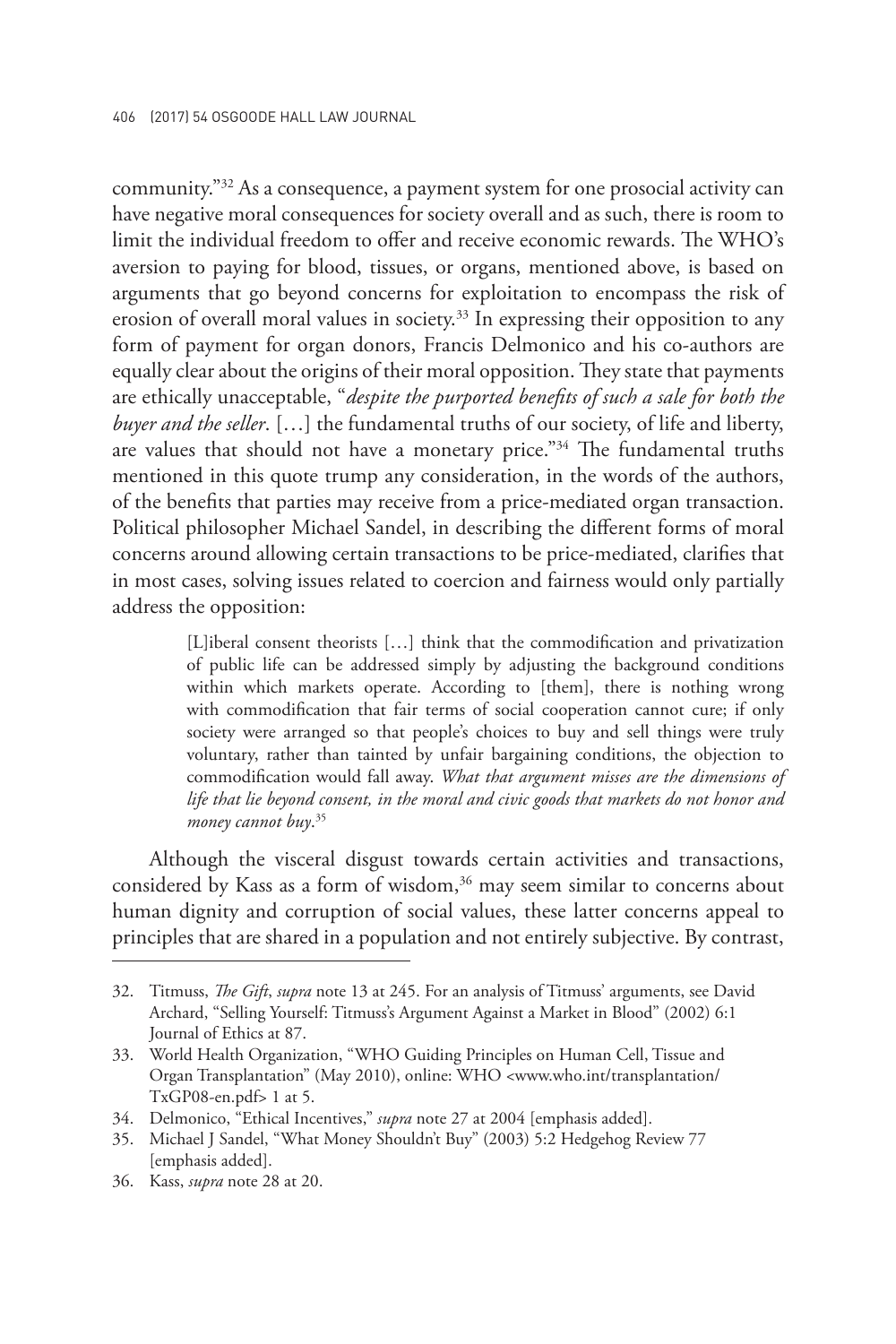an appeal to disgust makes it harder to distinguish a "deep wisdom" from, for example, fear and opposition to something that is new or different (*e.g.*, interracial or same sex marriage).<sup>37</sup> Those who experience moral disgust are generally unable to refer to specific and generally-accepted or shared principles. This inability is why disgust-based arguments have been extensively critiqued and why scholars, practitioners, and policymakers are generally reluctant to have disgust-based aversions inform public policy.38

These strong beliefs are unlikely to be amenable to compromises with any gains, or to change in the face of new information showing, for example, the potential positive supply effects of providing payments. Another peculiarity of "sacred value" concerns is that, by their nature, they are less well-defined than coercion, exploitation or unfairness, and as such, more likely to vary among countries and over time. This might contribute to explaining heterogeneities among countries in what morally controversial activities are allowed. For example, prostitution is illegal in the United States (with exceptions in Nevada) but not in Germany, whereas Germany (like many other European countries) bans commercial surrogacy but many US states allow it.<sup>39</sup> It is implausible that two societies like Germany and the United States have contrasting conceptions of what constitutes coercion, exploitation, or fairness in a transaction. Yet, deeper cultural differences might determine what is considered a sacred value and what is not. Another relevant example is the difference in legislation regarding the procurement of plasma in the United States and Canada. The United States allows payments to plasma donors and the establishment of for-profit plasma centers,

<sup>37.</sup> *Ibid*.

<sup>38.</sup> For an exploration of how shame and disgust can inform law and public policy, see Martha C Nussbaum, *Hiding from humanity: Disgust, Shame, and the Law* (New Jersey: Princeton University Press, 2004).

<sup>39.</sup> For prostitution laws in the United States, see ProCon, "US Federal and State Prostitution Laws and Related Punishments" (14 July 2016), online: <prostitution.procon.org/view. resource.php?resourceID=000119>. For prostitution laws in Germany, see Barbara Kavemann, "The Act Regulating the Legal Situation of Prostitutes—Implementation, Impact, Current Developments" (September 2007), online: <www.cahrv.uni-osnabrueck. de/reddot/BroschuereProstGenglisch.pdf>. For surrogacy laws in the United States, see Alex Finkelstein et al, "Surrogacy Law and Policy in the US: A National Conversation Informed by Global Lawmaking" *Report of the Columbia Law School Sexuality and Gender Law Clinic* (May 2016). For surrogacy laws in Germany, see David Quinn, "France and Germany ban surrogacy—so should we," *Independent* (8 November 2014), online: <www. independent.ie/opinion/columnists/david-quinn/france-and-germany-ban-surrogacy-soshould-we-30727878.html>.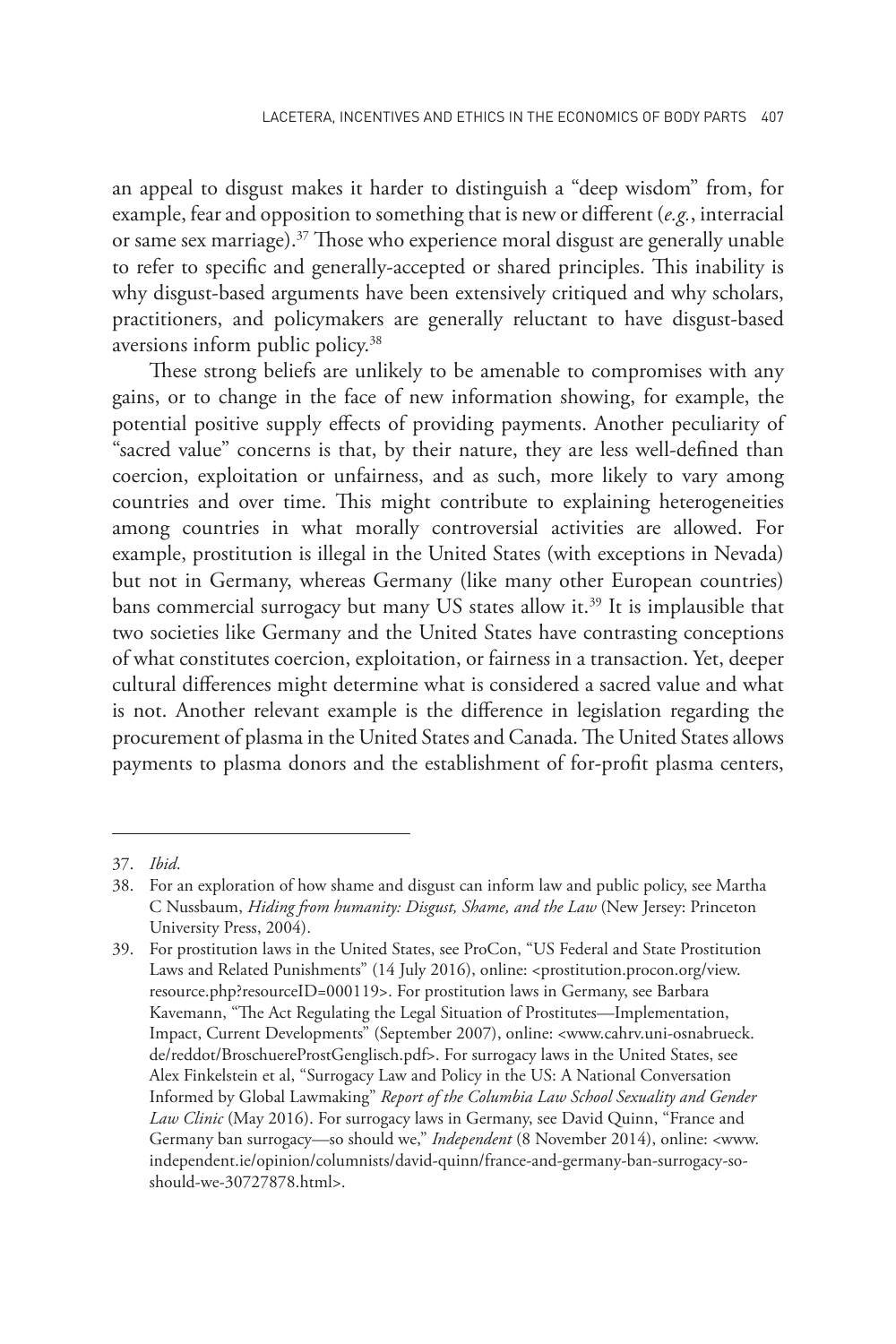whereas such payments are illegal in most of Canada. $40$  Yet, Canada imports most of the plasma that it needs from the United States.<sup>41</sup> Finally, even within the same jurisdiction, seemingly similar actions in different trades concerning the human body receive different treatment; for example, some forms of consensual body harm, such as boxing and hockey, remain legal in Canada, whereas courts have ruled that practices such as BDSM between consenting adults should be sanctioned.<sup>42</sup> All of this suggests, again, that some deeper and less clearly-defined moral objections need to be considered.

A few studies show that certain beliefs can alter reactions to presented facts, even at the level of cognitive processing. Dan Kahan found evidence of "ideologically motivated cognition": The ability of individuals to solve certain mathematical problems, for example, is affected by whether the situation depicted in the problem represents a politically divisive issue (such as the effects of gun control policies).43 In such situations, respondents are more likely to give answers that are more consistent with their political beliefs than with the data of the problem.<sup>44</sup> Brendan Nyhan and his team documented that the provision of information that refutes claims of a link between vaccines and autism link *reduced* the intent to vaccinate their children for parents with the least favorable vaccine attitudes.<sup>45</sup> Hanselmann and Tanner showed that thinking about "taboo"

<sup>40.</sup> For US laws on plasma donation, see US Food and Drug Administration, "CPG Sec. 230.150 Blood Donor Classification Statement, Paid or Volunteer Donor" (20 March 2015), online: <www.fda.gov/ICECI/ComplianceManuals/CompliancePolicyGuidanceManual/ ucm122798.htm>. For Canadian laws on plasma donation, see Kelly Crowe, "Paid plasma in Canada: 10 things to know about the business of blood," *CBC News* (9 March 2016), online: <www.cbc.ca/news/health/paid-plasma-blood-donations-canada-1.3480763>.

<sup>41.</sup> Dr. Graham Sher, "Prohibiting pay-for-plasma would harm patients," *The Toronto Star* (13 March 2013), online: <www.thestar.com/opinion/commentary/2013/03/13/prohibiting\_ payforplasma\_would\_harm\_patients.html>.

<sup>42.</sup> Nicola Luksic, "BDSM in Canada is 50 shades of legal grey," *CBC News* (26 February 2015), online: <www.cbc.ca/news/canada/bdsm-in-canada-is-50-shades-of-legal-grey-1.2969194>.

<sup>43.</sup> Dan M Kahan, "Ideology, Motivated Reasoning, and Cognitive Reflection" (2013) 8:4 Judgment & Decision-Making 407 at 409.

<sup>44.</sup> *Ibid*. See also Dan M Kahan et al, "Motivated Numeracy and Enlightened Self-Government" (Yale Law School, Public Law Working Paper No 307, 2016), online: <https:// papers.ssrn.com/sol3/papers.cfm?abstract\_id=2319992>.

<sup>45.</sup> Brendan Nyhan et al, "Effective Messages in Vaccine Promotion: a Randomized Trial" (2014) 133:4 Pediatrics e835.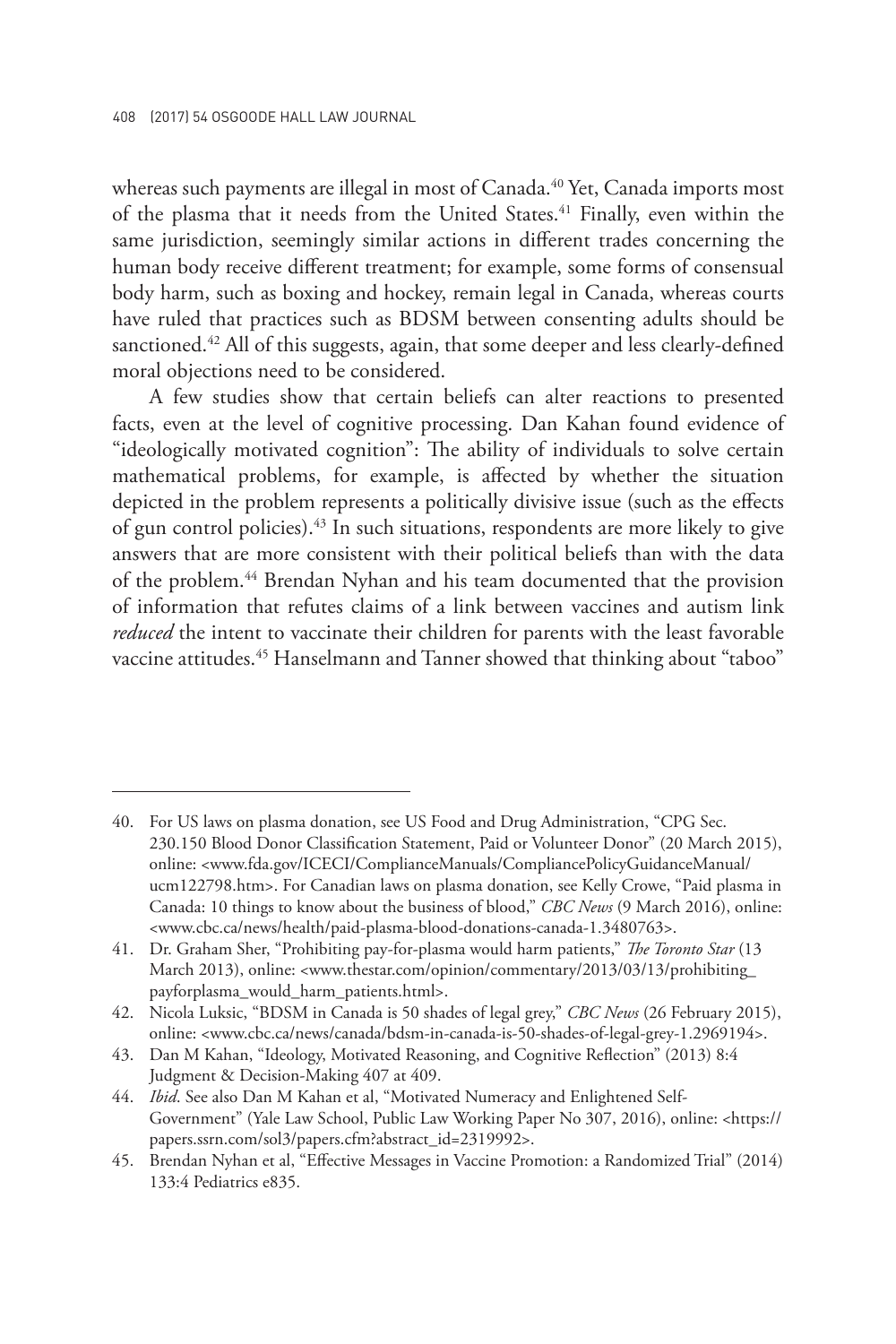and "tragic" tradeoffs is more psychologically stressful than thinking about standard tradeoffs.<sup>46</sup>

Other studies found that individuals may be open to considering counterfactuals and cost-benefit considerations in relation to sacred or protected values under certain circumstances. Jonathan Baron and Sarah Leshner found that people differ in their assessment of what constitutes a protected value; moreover, even when individuals classified an activity or transaction as implicating a sacred value (*e.g.*, guaranteeing free speech, no matter the content), they could often come up with counter-examples (*e.g.*, freedom of speech can be limited in extreme cases such as Nazi propaganda).<sup>47</sup> Philip Tetlock and his coauthors contend that although people are reluctant to make certain tradeoffs, they often end up making them.48 They may recast a sacred value as not sacred, or conversely, they might modify the status of a given principle to protected rather than negotiable.<sup>49</sup> In the case of the supply of body parts, for example, the level and safety of the supply of blood or organs may be the main criteria to assess the moral acceptability of a procurement and allocation system. If economic rewards increased the safe supply of blood and organs, thereby saving more lives and improving health outcomes for more people, then some people might consider it ethical to adopt, rather than prohibit, compensation.

These studies suggest that there may be room to balance moral beliefs with other welfare-relevant factors such as economic efficiency. However, the heterogeneity among individuals and activities regarding the perception of protected values and how amenable they are to tradeoffs indicates that these

<sup>46.</sup> Martin Hanselmann & Carmen Tanner, "Taboos and conflicts in decision making: Sacred values, decision difficulty, and emotions" (2008) 3:1 Judgment & Decision Making 51. For a review of the earlier psychology literature on this subject, see Ziva Kunda, "The Case for Motivated Reasoning" (1990) 108:3 Psychological Bulletin 480. Recent economic models also allow for the presence of "motivated beliefs," or beliefs that "fulfill important psychological and functional needs of the individual," such as "moral self-esteem, hope and anxiety reduction, social identity," etc. See Roland Bénabou & Jean Tirole, "Mindful Economics: The Production, Consumption, and Value of Beliefs" (2016) 30:3 J Econ Pers 141 at 141. See also Roland Bénabou, "The Economics of Motivated Beliefs" (2015) 125:5 Revue d'Economie Politique 665.

<sup>47.</sup> Jonathan Baron & Sarah Leshner, "How Serious are Expressions of Protected Values?" (2000) 6:3 Journal of Experimental Psychology 183 at 185.

<sup>48.</sup> Alan Page Fiske & Philip E Tetlock, "Taboo Trade‐offs: Reactions to Transactions That Transgress the Spheres of Justice" (1997) 18:2 Political Psychology 255.

<sup>49.</sup> *Ibid*. See also Philip E Tetlock, "Thinking the Unthinkable: Sacred Values and Taboo Cognitions" (2003) 7:7 Trends in Cognitive Sciences 320 at 321.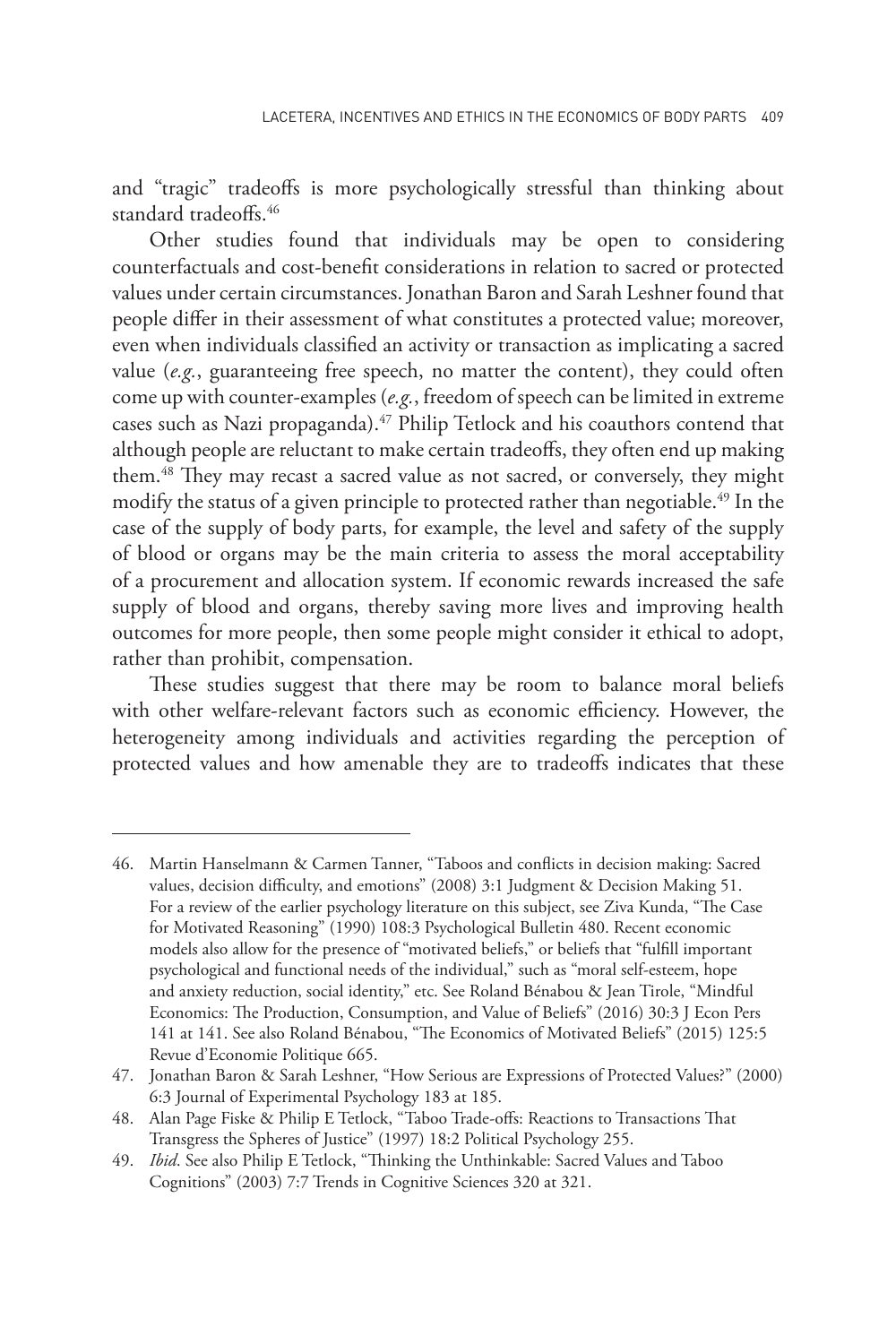compromises are complex, based on ill-defined concepts, and as such, likely to produce different outcomes for different activities and contexts.

In Part II, I discuss some recent work that my co-authors and I have done to address these questions in the case of payments for organ donations.

#### II. JUST HOW STRONG IS THE MORAL OPPOSITION TO PAYMENT?

In the last couple of years, Julio Elias, Mario Macis, and I set out to elaborate a conceptual and empirical framework to assess whether individuals' moral concerns about providing compensation to organ donors are similar to sacred values or, instead, whether people are open to considering payments if those payments enhance the supply of organs. Our interest was not just in how individuals perceive the morality of a given transaction and its organization, which has been the main topic of much of the existing related research; rather, we focused on opinions about whether society (regardless of the ethical stances of single individuals) should allow and regulate certain transactions.

Knowledge of whether the members of a society consider the efficiency effects of a morally controversial transaction or, in contrast, are not willing to compromise their moral positions with any other aspect of a trade, together with more precise evidence on the nature of their moral concerns, can inform the policies a country may consider to alleviate the shortage of organs in ways that are acceptable by their population.

Addressing these questions is challenging, however. First, some of the policy options of interest, like creating a market for kidneys, are not available; thus, we have no direct information on whether different procurement and allocation systems for organs would enhance supply or by how much. Second, moral beliefs are hard to quantify let alone compare among individuals. Research on the nature of ethical beliefs and tradeoffs between moral repugnance and efficiency of different organ procurement and allocation systems cannot rely on actual choices and objective metrics, but only on hypothetical scenarios and subjective measures. While this might affect our ability to provide clear policy implications, we should realize that the alternative option is to not address these questions at all. Although there are limitations in relying on hypotheticals or stated preferences as opposed to actual behaviors and revealed preferences, there are many important areas of research where observing actual behavior is not possible and yet hypothetical studies based on subjective measures can provide useful information. Examples include the analysis of subjective well-being and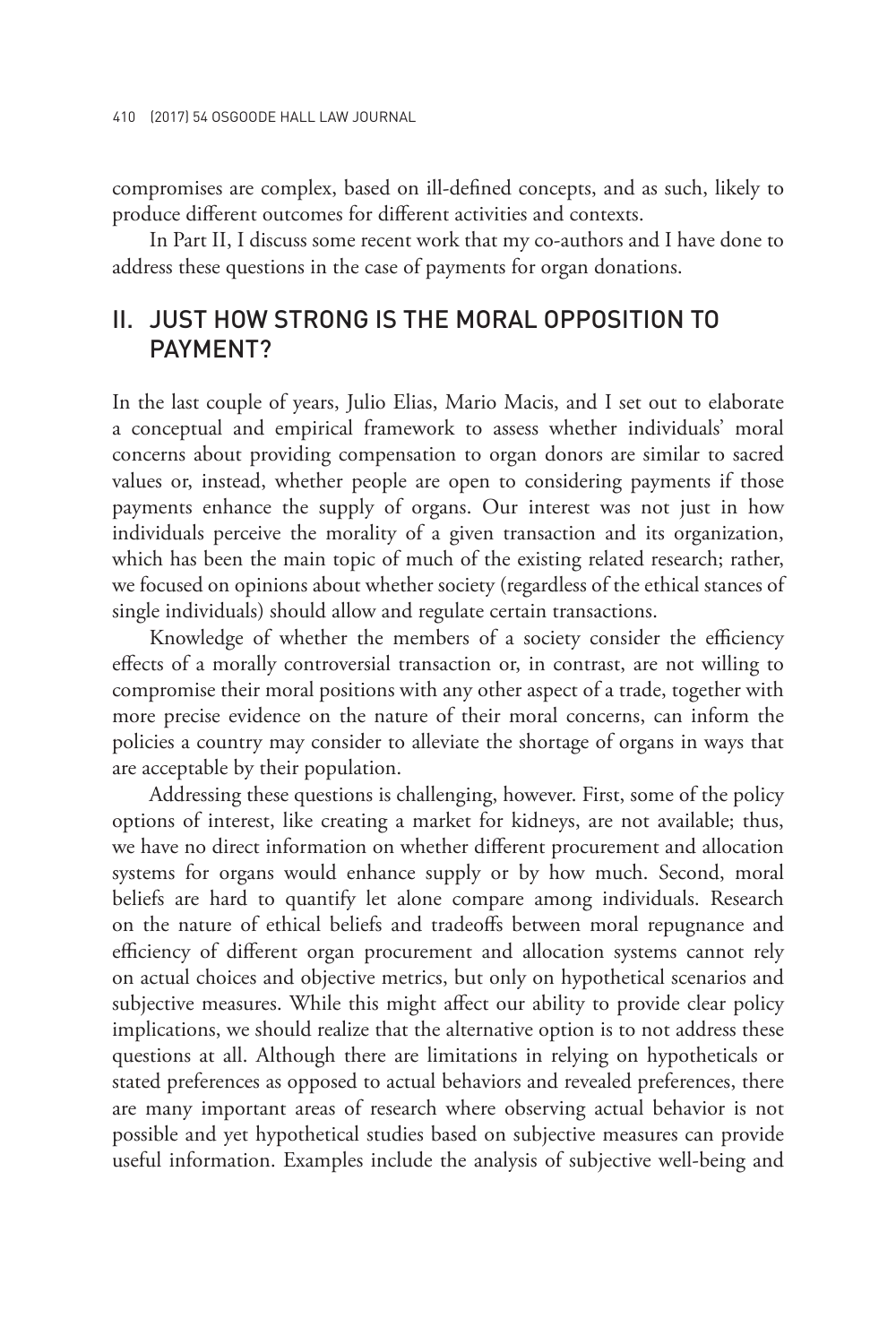the relationship between happiness and choice, of individual preferences for a more or less redistributive tax system, and of time and risk preferences.<sup>50</sup>

In a first set of studies, we asked whether individuals would change their support for payments to organ donors if information was available to them about different procurement and allocation systems for organs, including payments for donors.51 We surveyed 3,417 participants recruited through Amazon Mechanical Turk (mTurk), an Amazon Web Services platform that facilitates recruitment of large numbers of individuals to perform tasks online, such as surveys and experiments.<sup>52</sup> A random subsample on this platform received our information treatment: a short text that described the current organ shortage in the United States and its social and economic consequences. The text then reported different strategies that have been proposed (and tried in some cases) to alleviate the shortage, including kidney exchanges, changing the default rule for cadaveric organ donation, and providing regulated payments to donors or their families. The text provided references to academic studies that evaluated these proposals. In particular, it offered current estimates of the positive impact of compensation on supply. The study also included a control group that did not receive any text to read, and a "placebo" group that received a text unrelated to the organ shortage this text was of similar length and structure as the one for the treatment group, and was also health-related, discussing causes and symptoms of the flu and potential remedies. We then elicited the opinions of the respondents about allowing regulated payments for organ donors or their families.

To preserve the privacy and anonymity of the responses and to limit social desirability bias, we gauged these opinions using the Item Count Technique

<sup>50.</sup> For time and risk preferences, see James Andreoni & Charles Sprenger, "Risk Preferences Are Not Time Preferences" (2012) 102:7 Am Econ Rev 3357. For the relationship between trauma and economic risk preferences, see Michael Callen et al, "Violence and Risk Preference: Experimental Evidence from Afghanistan" (2014) 104:1 Am Econ Rev 123. For well-being and the relationship between happiness and choice, see Daniel J Benjamin et al, "Beyond Happiness and Satisfaction: Toward Well-Being Indices Based on Stated Preference" (2014) 104:9 Am Econ Rev 2698. For tax system preferences, see Ilyana Kuziemko et al, "How Elastic Are Preferences for Redistribution? Evidence from Randomized Survey Experiments" (2015) 105:4 Am Econ Rev 1478.

<sup>51.</sup> Julio J Elias, Nicola Lacetera & Mario Macis, "Sacred Values? The Effect of Information on Attitudes Toward Payments for Human Organs" (2015) 105:5 Am Econ Rev 361; Julio J Elias, Nicola Lacetera & Mario Macis, "Markets and Morals: An Experimental Survey Study" (2015) 10:6 PloS One e0127069.

<sup>52.</sup> Michael Buhrmester,Tracy Kwang & Samuel D Gosling, "Amazon's Mechanical Turk: A New Source of inexpensive, Yet High-Quality, Data?" (2011) 6:1 Perspectives on Psychological Science 3. See also Winter Mason & Siddharth Suri, "Conducting behavioral research on Amazon's Mechanical Turk" (2012) 44:1 Behavioral Research Methods 1.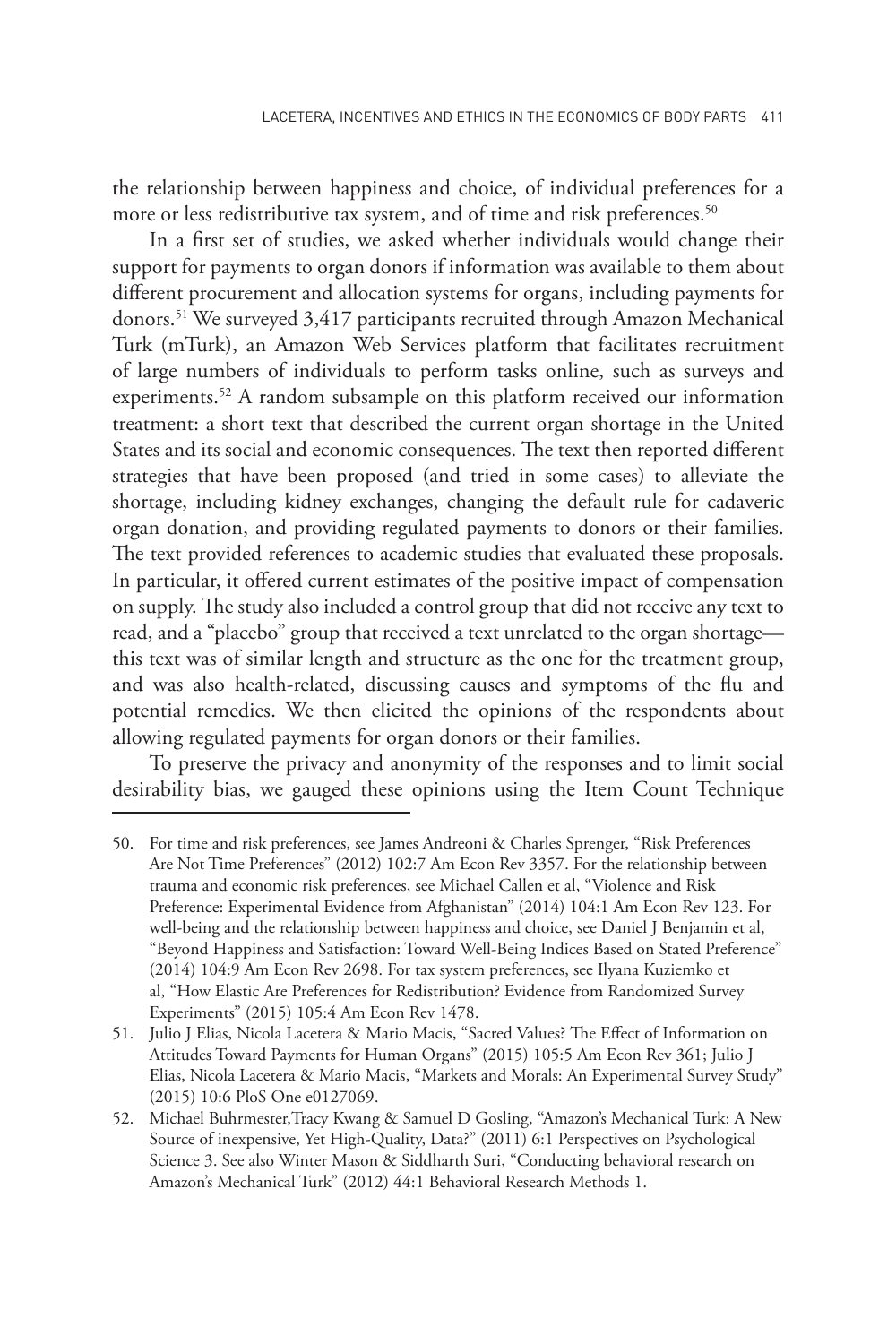(ICT)—instead of asking directly if an individual would favor regulated payments, we gave one subgroup within each treatment condition a list of four neutral statements (*i.e.*, non-sensitive and unrelated to the research topic). The other subgroup received the same four sentences plus a fifth one that expressed favour towards payments for organs. The subjects reported the number of statements that applied to them. Thus, whether a person answered positively or negatively to a specific item could not be determined. However, with a large enough sample, the difference in the average number of indicated statements between those with five and those with four sentences provides an estimate of the share of subjects supporting the activity of interest. For example, suppose that, among subjects in the treatment groups, those receiving five sentences reported on average that 3.1 applied to them, and those who received four sentences reported an average of 2.5. Then we could infer that  $3.1-2.5 = 0.6$ , or 60 per cent of subjects in the treatment (information) group were in agreement with establishing payments for organs. If, in the control (or placebo) group, the difference in average statements that applied to the subjects was 0.45, then we would calculate the treatment effect (the impact of receiving specific information on the organ shortage and potential remedies) to be an increase of individuals in favor of payments by 15 percentage points.

We found that providing information on studies that predict an increase in the supply of organs if payments were allowed (the information treatment) led to an increase in support for these payments from 50 per cent (nearly identical for both the control and placebo groups) to about 70 per cent of the surveyed subjects. Additional experiments on separate subject samples showed that individuals were responsive to information that was specific to organ donations; there was no effect on approval rates for payments to organ donors when we provided information on the benefits of a market system for other morally controversial activities (such as prostitution). Interestingly, we did not find evidence of heterogeneity in response to specific information based on, for example, respondents' gender, education, or religious beliefs.

In contrast, supplementary evidence on the support for two other morally repugnant activities (slavery and prostitution) showed that the role of information and cost-benefit considerations in changing attitudes was heterogeneous according to gender, religiosity, and political orientation. In particular, information about the potential benefits of legalizing prostitution (the reduction of sexually transmitted diseases and violence against sex workers) *reduced* support for legalization among women. In addition, providing this information resulted in women reducing their support for payments to organ donors, in contrast with an increase in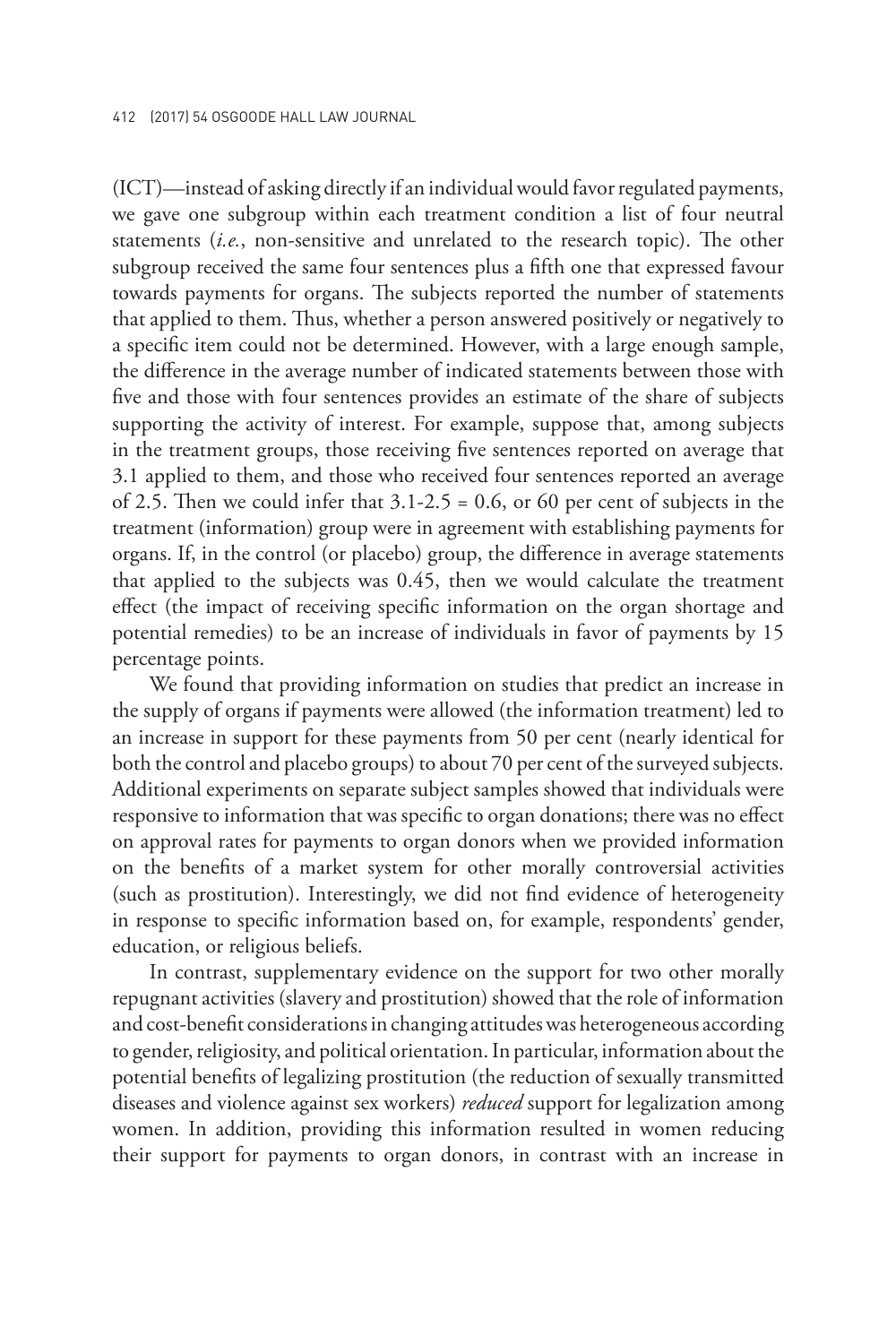support when women received direct information about the potential increase in organ supply from paying organ donors. Therefore, there was a "spillover" effect of information on a morally controversial transaction to another in a case where the two activities were somewhat related to the trade of the human body or body parts. It is difficult to identify a specific mechanism for this spillover effect. The fact that it originated in womens' responses, and the existence of a strong aversion amongst women towards a market for sex (plausibly associated with stigmatization, dominance, and women's oppression)<sup>53</sup> may explain how making such an activity salient and even focusing on the benefits of its legalization can generate strong, visceral opposition for other body-related transactions if they occur at a monetary price.

The findings from these studies imply that the provision of well-supported information can change attitudes towards the acceptance of morally-charged market trades, but this information has to be context-specific and the effects are, in turn, specific to a particular transaction and not generalizable. We therefore need a case-by-case approach to understand the acceptance of market-based solutions for morally controversial transactions.

Although these studies provide evidence, at least in the case of payments for organs, that information might change opinions about whether payments should be considered in a society, they were not designed to quantify the tradeoffs that people might make between an increase in the supply of organs resulting from payments on the one hand, and their moral opposition to these payments on the other. Moreover, we could not investigate heterogeneity in these tradeoffs in a more systematic way that would allow us to distinguish between different "types" in a population—in particular, between individuals with more consequentialist views, who would therefore be more open to compromising between efficiency and morality, and deontological individuals who would give priority to moral

<sup>53.</sup> For an exploration of the policy debates around prostitution, see Joyce Outshoorn, "Introduction: Prostitution, Women's Movements and Democratic Politics," in Joyce Outshoorn, ed, *The Politics of Prostitution: Women's Movements, Democratic States and the Globalization of Sex Commerce* (Cambridge, UK: Cambridge University Press, 2004) 1. For an exploration of how feminist philosophers have analyzed prostitution, see Laurie Shrage, "Feminist Perspectives on Sex Markets" (18 February 2004), online: Stanford Encyclopedia of Philosophy <plato.stanford.edu/entries/feminist-sex-markets>.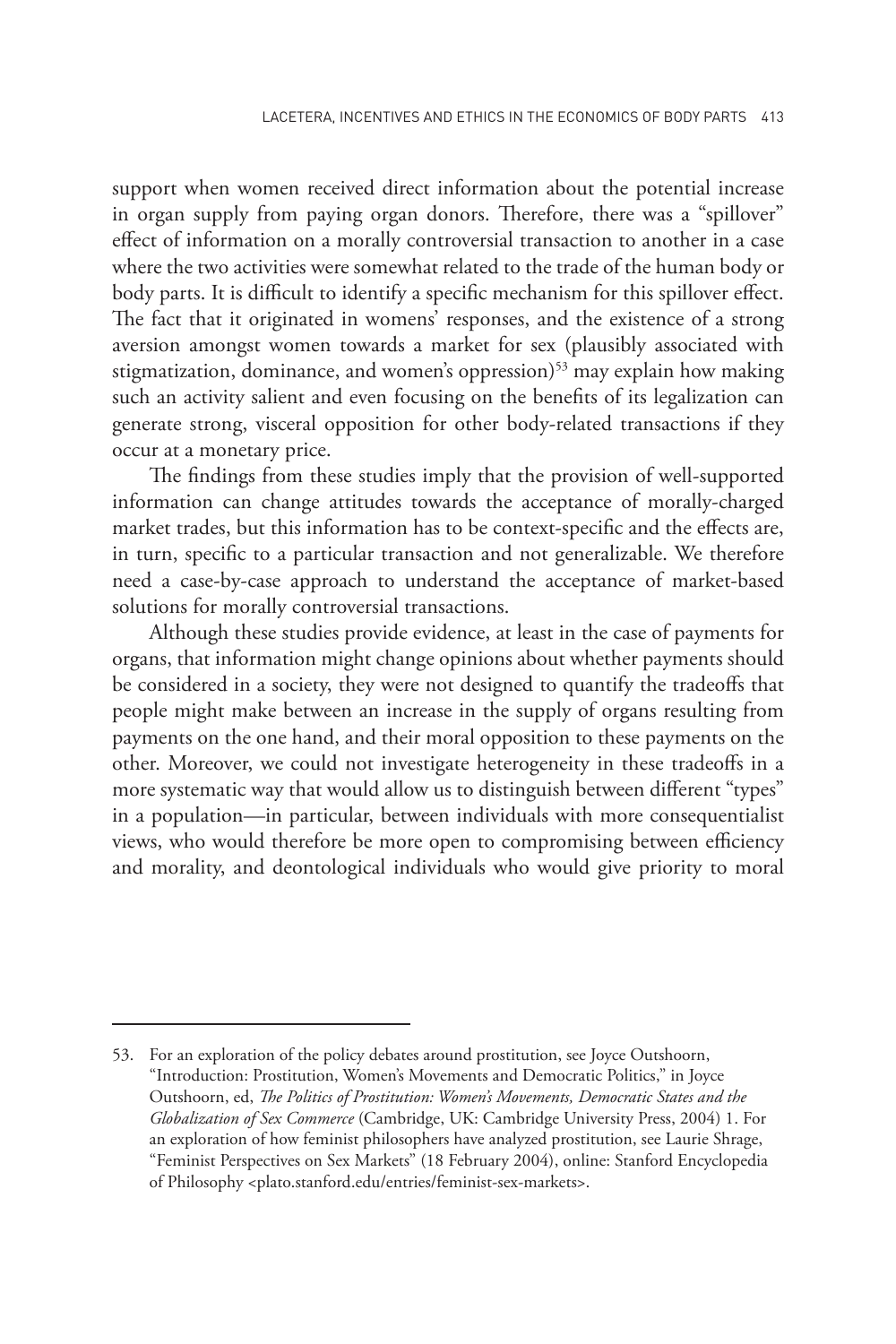beliefs over efficiency considerations.<sup>54</sup> Finally, the findings from these studies could not inform us about what types of moral concerns, among those described above, were important to people.

These are the questions that we are addressing in our ongoing research.<sup>55</sup> We are relying, again, on a survey instrument that we submitted to 2,918 US-based respondents on mTurk. This survey allows us to test whether the moral aversion to providing payments to organ donors (we focus on live kidney donations) is a "sacred value," or whether individuals balance moral preferences with the potential efficiency gains from allowing a price-mediated trade of kidneys. Subjects in this experiment rated their moral views of three different kidney procurement and allocation systems: a system based on unpaid donors with priority-based allocation (the current system); a system where donors would receive \$20,000 from a public agency, with allocation based on the same priority algorithm; and a system of individual, private transactions, where again donors would receive \$20,000 and the organ recipient would pay (out of pocket or through privately purchased insurance). The questions on the morality or, conversely, repugnance of each system were in the form of numerical ratings of how coercive, unfair, exploitative, and against human dignity each system was according to the participant, and an overall assessment of how much a system contrasted with the respondent's values. We then asked the subjects to assume that each system would produce a certain number of kidneys; these numbers were randomly determined from a distribution for each individual. Finally, respondents selected the system that they thought was the most appropriate for a society to adopt.

In addition to letting us assess whether people would choose a more efficient system (*i.e.*, one for which the hypothesized supply of kidney was higher) even if considered less morally acceptable, this choice experiment also provides information on the heterogeneity in preferences and on the nature of the moral opposition to payments for kidneys.

Our current estimates indicate that the median respondent would favor payments to organ donors made by a public agency if it increased the annual

<sup>54.</sup> As mentioned in Part I, earlier work indicates that people might also hold "utilitarian" preferences such that they may consider a system as less repugnant (or more morally acceptable) precisely because it enhances the supply of organs. In particular, if economic rewards increased the safe supply of kidneys, then these individuals might consider it ethical to adopt, rather than prohibit, incentives. In our study, however, we found that opinions about how moral an organ procurement and allocation system is do not depend on the hypothesized supply level that the system would produce.

<sup>55.</sup> See *e.g.* Julio J Elias, Nicola Lacetera & Mario Macis, "Efficiency-Morality Trade-Offs in Repugnant Transactions: A Choice Experiment" (2016) NBER Working Paper No 22632.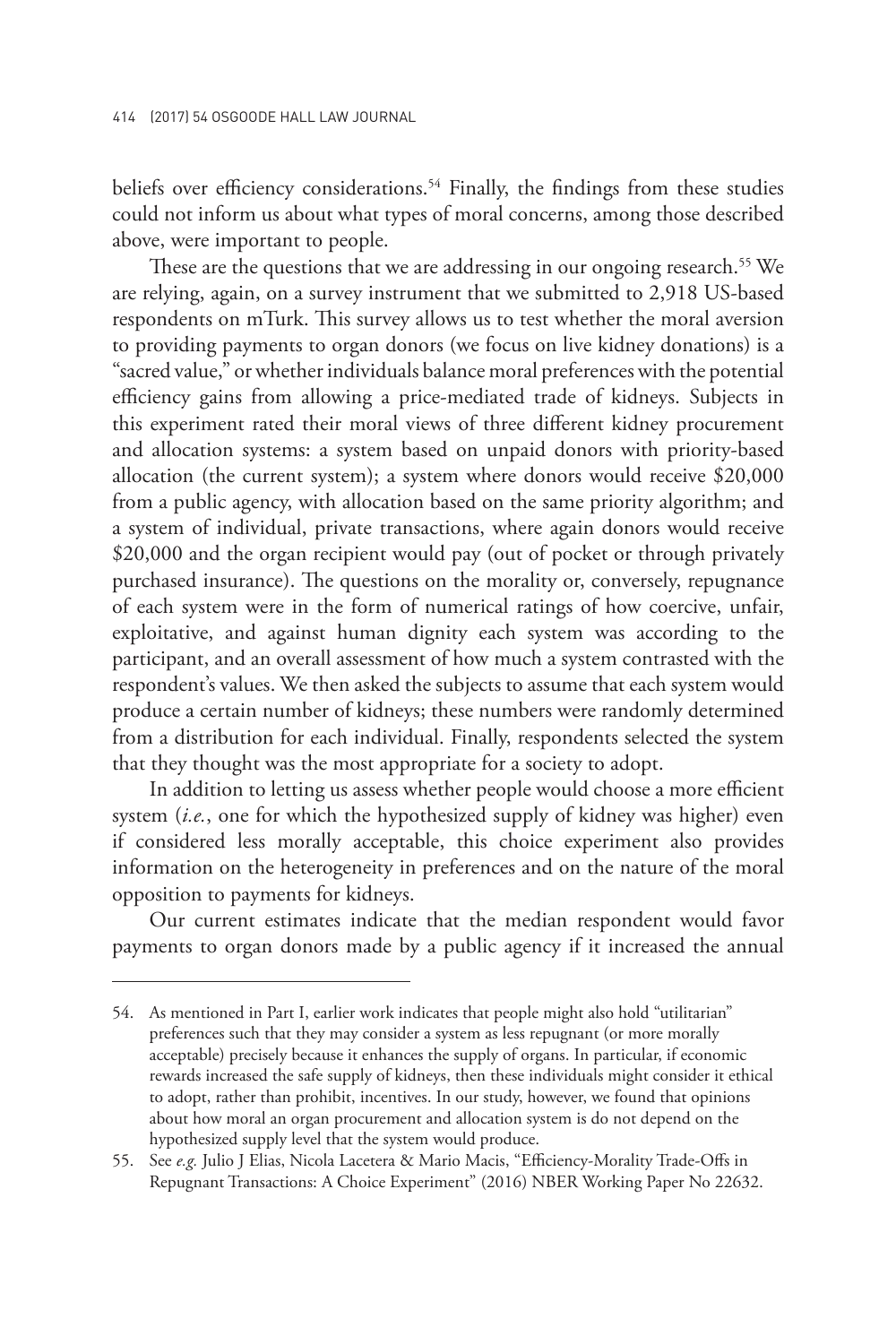supply of kidneys by about six percentage points, whereas a twenty percentage point increase would be required to accept a system based on private transactions. Thus, a majority of individuals would be willing to accept a more repugnant system provided that it produced a sufficiently large additional number of transplants. Note that the size of the estimated trade-off does not depend just on the presence of a monetary payment, but varies depending on whether the exchanges occurred through private transactions or whether a third party provided payment to donors and allocated organs to recipients. In particular, a system whereby a public agency pays donors and the allocation of organs follows priority rules required relatively small efficiency gains (a reduction of about 10 per cent of the annual shortage) to receive the support of a majority, whereas individual transactions between organ donors and recipients required larger supply increases (a 56 per cent reduction of the shortage). The analysis of the ratings for the various types of morality concerns showed that private transactions were considered highly unfair to the recipients, whereas a system with public agency payments and organ allocation reduced fairness concerns to a level similar to that of unpaid donations, arguably because this system was perceived to guarantee equal access to organs for all patients in need. Thus, fairness to the recipients is an important factor affecting moral repugnance towards a paid-donor system.

Our data also showed heterogeneity in the willingness to trade off morality and efficiency, ranging from consequentialist respondents to deontological ones who required very high increases in efficiency to accept payment systems that they consider more morally repugnant or did not accept such systems at all. Interestingly, there was no strong relation between this heterogeneity and various socio-economic characteristics that we collected in the survey; conversely, the differences in estimated tradeoffs did relate to the overall ethical stances of the participants (again gauged through some questions in the survey). Thus, the dissenting positions on whether to allow and how to regulate a morally controversial transaction—such as the procurement and allocations of kidneys for transplantation—appear to reside in deeply held beliefs that go beyond demographics, religion, or political preferences, and thus need to be measured separately.

#### III. CONCLUDING THOUGHTS

Let me summarize the main insights from this article, and in doing so, indicate directions for future research and implications for policy and regulation.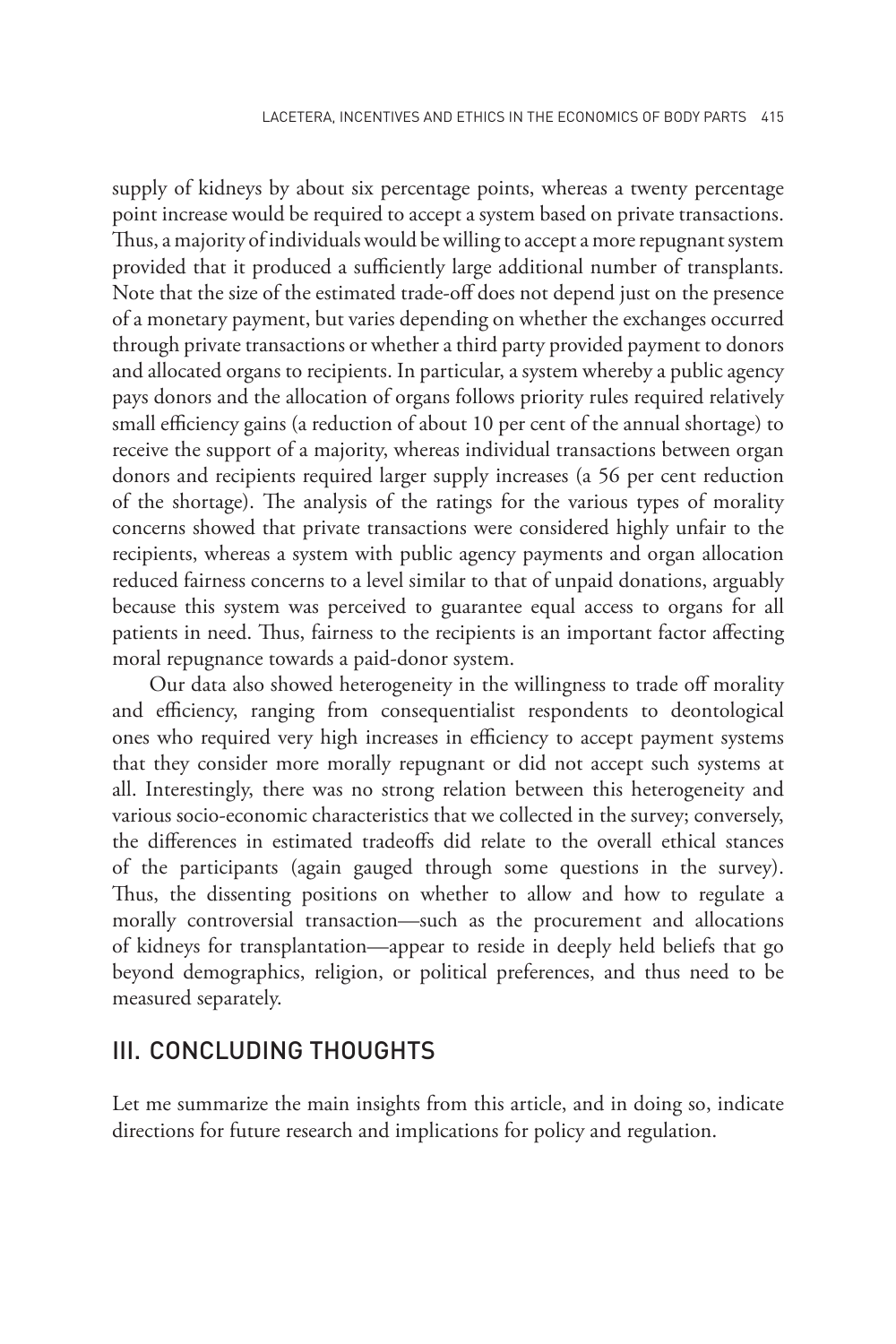First, the existing evidence suggests that properly designed incentives for the supply of body parts such as blood and plasma increase supply without negative consequences for the quality of the collected material. These effects plausibly extend to the supply of bone marrow and organs, as some initial evidence and theoretical analyses indicate.

Second, this behavioral effect alone does not necessarily justify advocating for the introduction of payments for supplying body parts. These activities concern contested commodities or repugnant transactions and societies may want to prevent certain transactions, even if they increased supply, because of ethical concerns such as exploitation, fairness, and the degrading of human values.

Third, and as a consequence of the previous two points, when trades concern contested commodities, societies often face tradeoffs between the efficiency-enhancing effects of transactions mediated by a monetary price and the moral opposition to the provision of these payments for certain trades. Both the efficiency effects and the ethical concerns are relevant for welfare, and as such, societies should pay attention to both.

Fourth, in order to fully consider efficiency effects and moral issues around the organization of a contested transaction, we need to know what the efficiency effects are, what moral beliefs a population holds, and whether and how people make tradeoffs between their preferences for efficiency and for consistency with their ethical positions. Although we now have information on the supply effects of incentives for activities such as blood and plasma donations, comparable evidence for other body parts such as bone marrow and organs is very limited because of data constraints and more importantly because of legal prohibitions. Similarly, we know little about the nature of the moral concerns about establishing payments for these transactions. As a consequence, evidence of whether and how people trade off ethical beliefs and cost-benefit considerations in the context of repugnant transactions has been missing.

In recent studies focused on payments for organ donors (live kidney donors in particular), we found that US respondents increased their support for payments when provided specific information about the potential positive supply effects of monetary compensation. We also found that the majority of individuals would be willing to accept a more repugnant system provided that it produced a sufficiently large (but realistic) additional number of transplants. The opposition to payments, moreover, is much stronger if payments come from private transactions than when the payer is a third party—this is consistent with the importance of fairness concerns in determining ethical beliefs regarding compensation for the supply of organs.